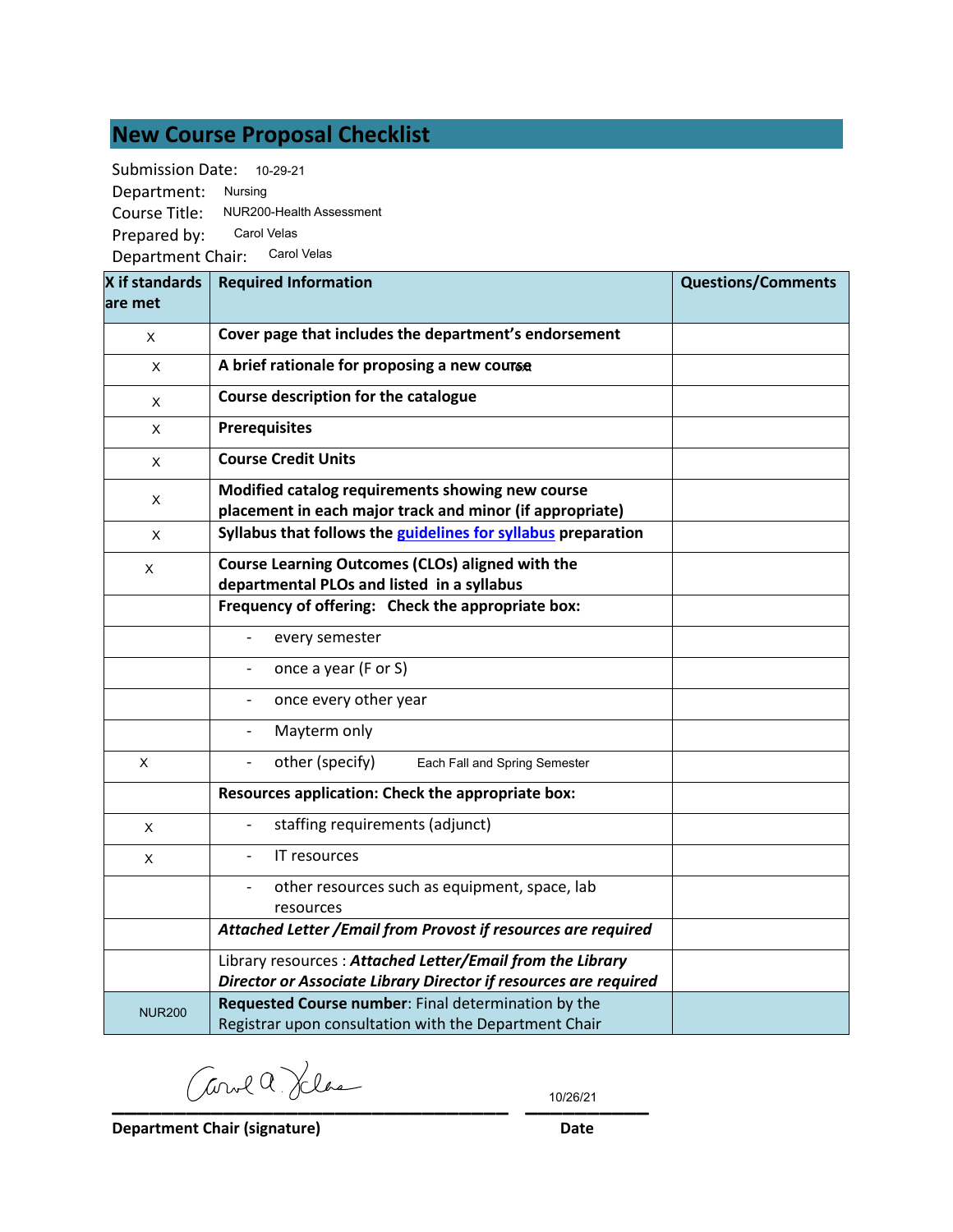# WESTMONT



To: Academic Senate

From: Department of Nursing-ABSN Program Subject: Proposal for new course Date: October 25, 2021

The Accelerated Bachelor of Science in Nursing program is a new program at Westmont College. This is a second bachelor degree program with an accelerated prelicensure nursing curriculum. The program is 4 semesters of 16 weeks each. Nursing courses include concurrent theory and clinical courses.

## **New course**

NUR200- Health Assessment is a 3-unit course with 2 units of theory and 1 unit of lab placed in the first semester. This is a course in a series of prelicensure nursing courses to prepare the nursing student for the safe, patient-centered and family-supported, compassionate care in a variety of healthcare settings.

We are proposing this course so students will have the knowledge and experience of the health history and head to toe assessment as they continue through the nursing courses. The course will begin with the importance of building trust with the patient and the privilege nurses have to protect their patient's privacy. Students will learn and practice therapeutic communication and be introduced to the theory of compassionate care. The course will continue through the assessment of systems and the practice of a systematic head to toe assessment.

The attached syllabus enumerates the Course Learning Outcomes including mapping to the Program Learning Outcomes.

The course will be offered two times per year in the Fall and Spring. Because this is a new course and a new program it will require new staff and IT resources.

This course is part of the required curriculum for the Bachelor of Science in Nursing Program. The placement of this course in the curriculum is permanent in the first semester.

# **Westmont catalog course description**

The Health Assessment course prepares the learner with the interviewing techniques and skills for a comprehensive biopsychosocial, cultural, religious, and physical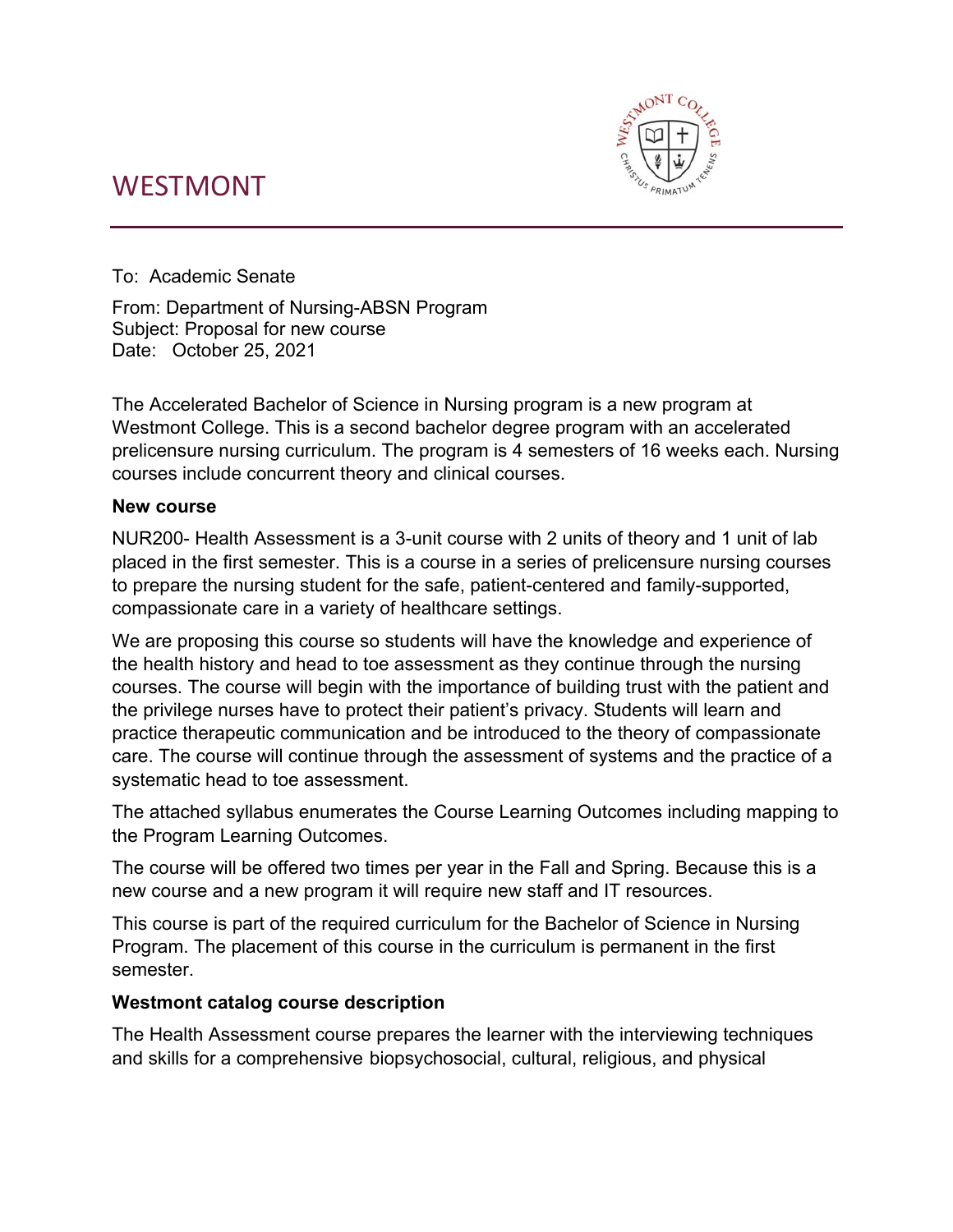assessment. Using palpation, auscultation, percussion, and inspection, a wholistic approach is taken to assess the whole patient.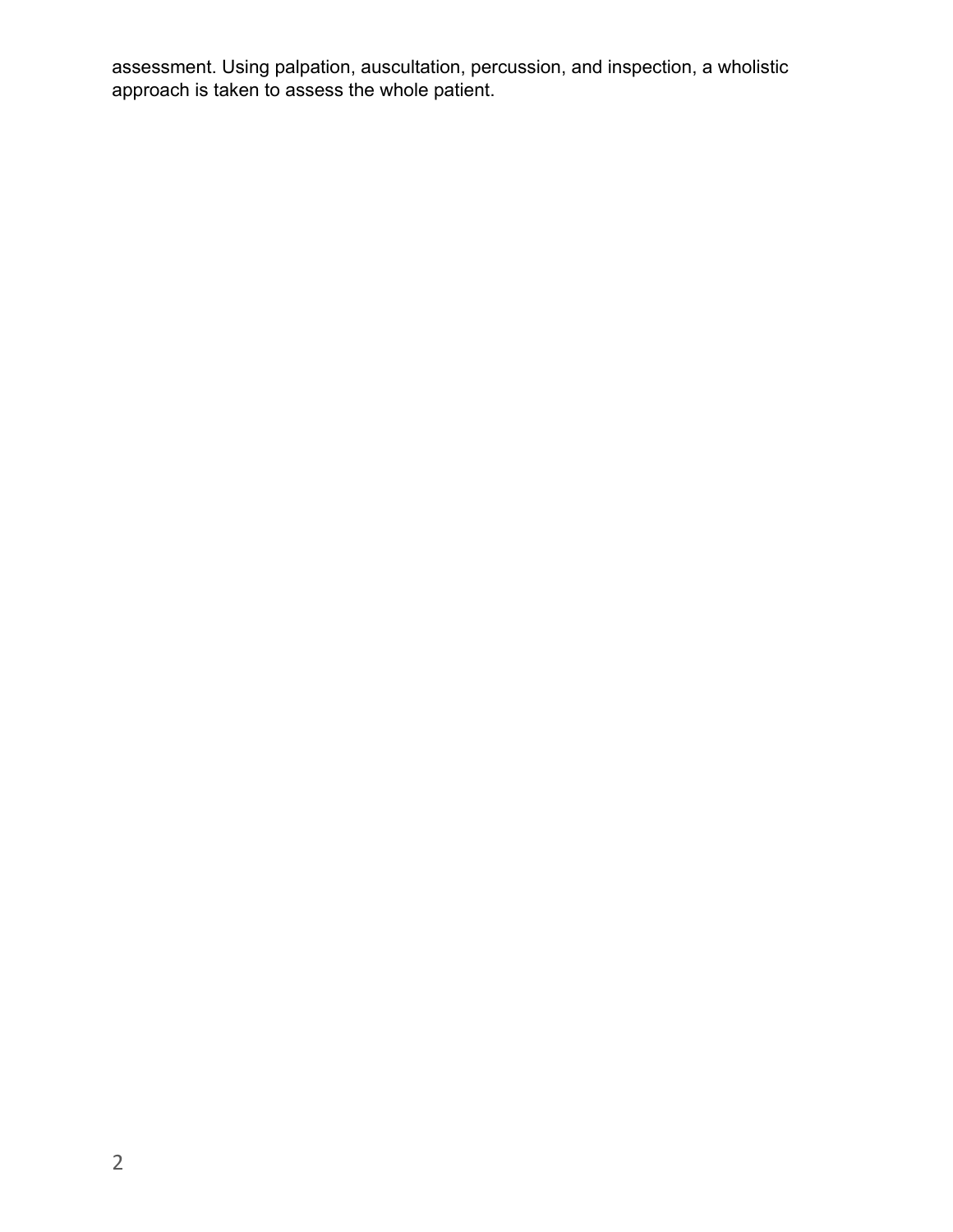

# NUR200 Health Assessment

2022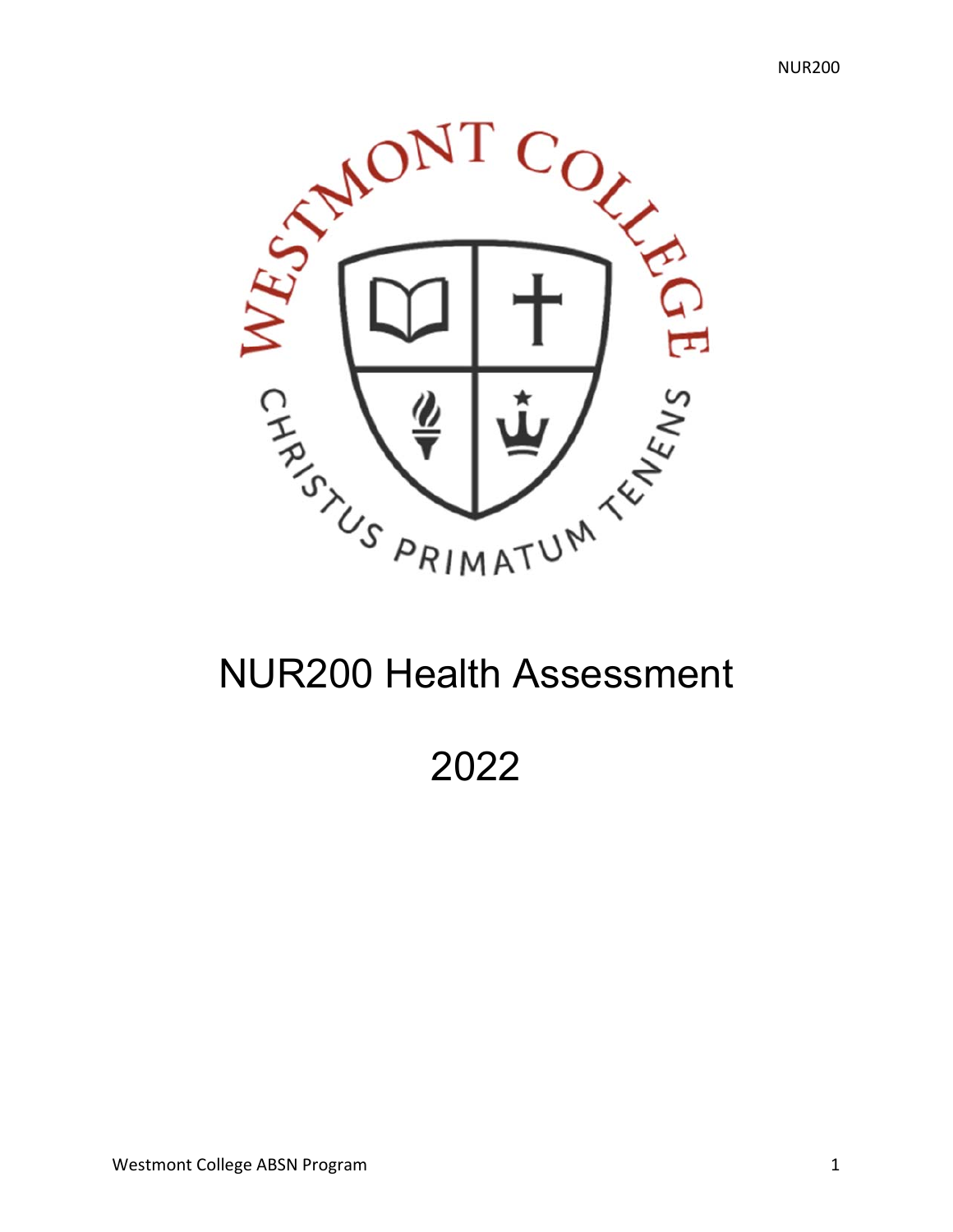# **NUR200 Health Assessment**

### **3 units (Theory=2units, clinical=1unit) Pre-requisites:** Acceptance into ABSN program **Placement in curriculum:** Prelicensure requirement

**Time:** Wednesdays 9:00-12:00 **Room:** Classroom 1

**Course Faculty:** Lesley Gardia, MSN, rn **Faculty office:** TBD **Faculty email:** TBD **Faculty phone:** TBD **Faculty office hours:** TBD

#### **I. Important Information**

This is a course in a series of prelicensure nursing courses to prepare the nursing student for the safe, patient-centered and family-supported, compassionate care in a variety of healthcare settings. The best way to be prepared for your lecture and clinical experience is to maintain a healthy mental, physical, and spiritual life. Come to class after a good night's sleep, eat nutritious food, and stay current with reading assignments. For your clinical experience, come with excitement and understand you will continue to learn in the clinical setting and apply the concepts and skills you are learning in class. To help with your success in this course and program, it is not suggested you work more than 20 hours per week if you have to work.

#### **Westmont catalog course description**

The Health Assessment course prepares the learner with the interviewing techniques and skills for a comprehensive biopsychosocial, cultural, religious, and physical assessment. Using palpation, auscultation, percussion, and inspection, a wholistic approach is taken to assess the whole patient.

#### **Instructor's further description**

In a very short period of time, you will build trust between yourself and your patient. Your patient will share privileged information about their medical history that others may not know. It is imperative that nurses maintain strict confidentiality to protect your patients privacy*.* Be sure you understand compliance of Health Insurance Portability and Accountability Act (HIPAA).

#### **ABSN Program Mission**

Prepares faithful servant leaders to provide patient-centered and family supported safe, compassionate care for diverse populations and communities across the lifespan and in all health care settings.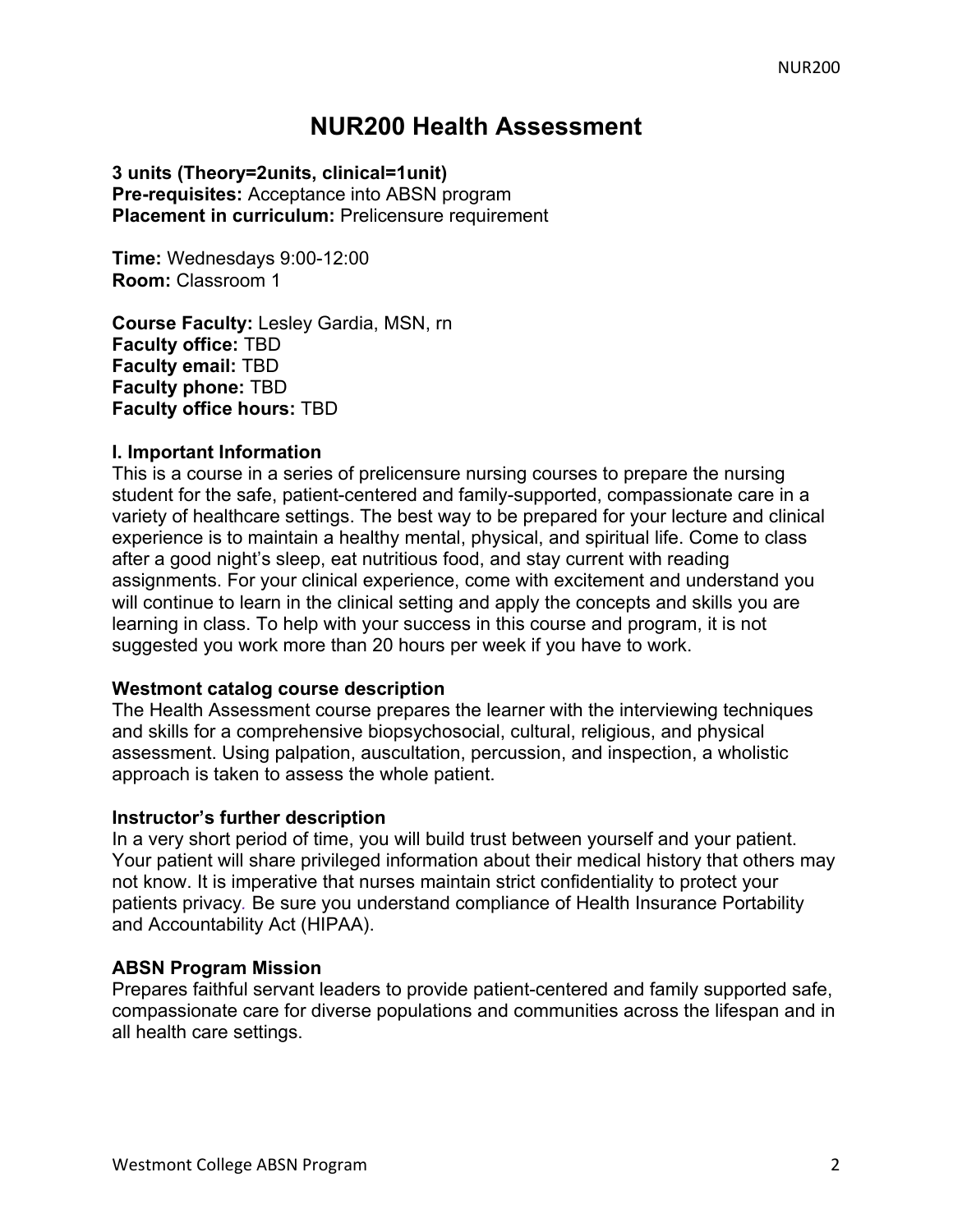# **AACN Baccalaureate Essentials (2018)**

The Commission on Collegiate Nursing Education (CCNE) is an autonomous accrediting agency, contributing to the improvement of the public's health. A specialized/professional accrediting agency, CCNE strives to promote the quality and integrity of baccalaureate and graduate nursing programs. Following are the nine baccalaureate essentials used as the framework for the current curriculum. In 2021 the Essentials were revised and will be integrated into the curriculum over the next three years.

- I Liberal Education for Baccalaureate Generalist Nursing Practice
- II Basic Organizational and Systems Leadership for Quality Care and Patient **Safety**
- III Scholarship for Evidence-Based Practice
- IV Information Management and Application of Patient Care Technology
- V Healthcare Policy, Finance, and Regulatory Environments
- VI Interprofessional Communication and Collaboration for Improving Patient Health **Outcomes**
- VII Clinical Prevention and Population Health
- VIII Professionalism and Professional Values
- IX Baccalaureate Generalist Nursing Practice

## **AACN Essentials (revised 2021)**

The Essentials: Core Competencies for Professional Nursing Education provides a framework for preparing individuals as members of the discipline of nursing, reflecting expectations across the trajectory of nursing education and applied experience. The *Essentials* introduce 10 domains that represent the essence of professional nursing practice and the expected competencies for each domain. The competencies accompanying each domain are designed to be applicable across four spheres of care (disease prevention/promotion of health and wellbeing, chronic disease care, regenerative or restorative care, and hospice/palliative/supportive care), across the lifespan, and with diverse patient populations.

#### **Domains for Nursing**

Domains are broad distinguishable areas of competence that, when considered in the aggregate, constitute a descriptive framework for the practice of nursing.

#### **The Ten Domains:**

Domain 1-Knowledge for Nursing Practice

- Domain 2-Person-centered Care
- Domain 3-Population Health

Domain 4-Scholarship for Nursing Practice

Domain 5-Quality and Safety

Domain 6-Interprofessional Partnerships

Domain 7-Systems-based Practice

Domain 8-Information and Healthcare Technology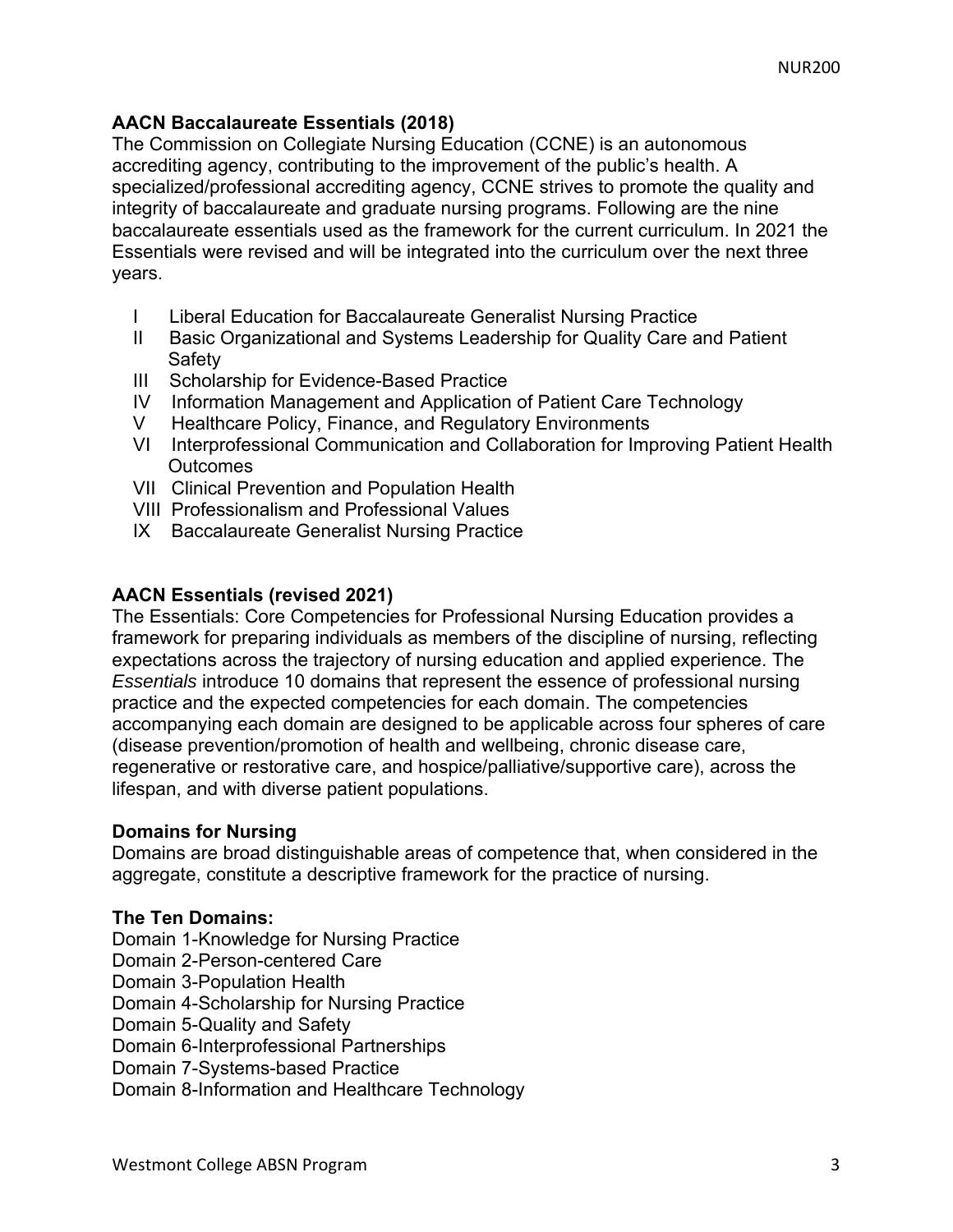Domain 9-Professionalism

Domain 10-Personal, Professionals, Leadership Development (The Essentials: Core Competencies for Professional Nursing Education, 2021)

# **Program Learning Outcomes (PLO)**

1. Exhibit Christian character and servant leadership while providing compassionate care for a diverse population in communities across state, national, and global settings. 2. Evidence-based best practices, critical thinking, and clinical reasoning, inform clinical

judgement for the provision of patient-centered, safe, quality care.

3. Create patient education plans that are culturally specific to the patient and that incorporate the family support system.

4. Communicate effectively with the interprofessional team to ensure a wholistic approach to patient-centered care.

5. Continue inquisitive learning by using the Electronic Medical Record and Informatics to meet quality metrics in a variety of healthcare and geographic settings.

6. Advocate for healthcare policies for the underserved, vulnerable populations to ensure equity with access to care for prevention, remedial, supportive, and rehabilitative nursing care regionally, nationally, and globally.

# **Course Learning Outcomes (CLO)**

1. Describe the importance of building a trusting relationship with your patient.

2. Discuss the organized, systematic head to toe assessment using best practices of inspection, auscultation, percussion, and palpation.

3. Apply therapeutic communication skills and compassionate care during the patient's biopsychosocial, cultural, and religious interview.

4. Demonstrate a comprehensive head to toe assessment within 10 minutes.

5. Differentiate a normal from abnormal physical assessment.

| <b>Program Learning Outcomes</b>                                                                                                                                                          | <b>Course Learning Outcomes</b>                                                                                                                                                                                                                                                                     |
|-------------------------------------------------------------------------------------------------------------------------------------------------------------------------------------------|-----------------------------------------------------------------------------------------------------------------------------------------------------------------------------------------------------------------------------------------------------------------------------------------------------|
| 1. Exhibit Christian character and servant<br>leadership while providing compassionate<br>care for a diverse population in<br>communities across state, national, and<br>global settings. | 1. Describe the importance of building a<br>trusting relationship with your patient.<br>3. Apply therapeutic communication skills<br>and compassionate care during the<br>patient's biopsychosocial, cultural, and                                                                                  |
|                                                                                                                                                                                           | religious interview.                                                                                                                                                                                                                                                                                |
| 2. Evidence-based best practices, critical<br>thinking, and clinical reasoning, inform<br>clinical judgement for the provision of<br>patient-centered, safe, quality care.                | 2. Discuss the organized, systematic<br>head to toe assessment using best<br>practices of inspection, auscultation,<br>percussion, and palpation.<br>4. Demonstrate a comprehensive head to<br>toe assessment within 10 minutes.<br>5. Differentiate a normal from abnormal<br>physical assessment. |

# **PLO and CLO Alignment Table**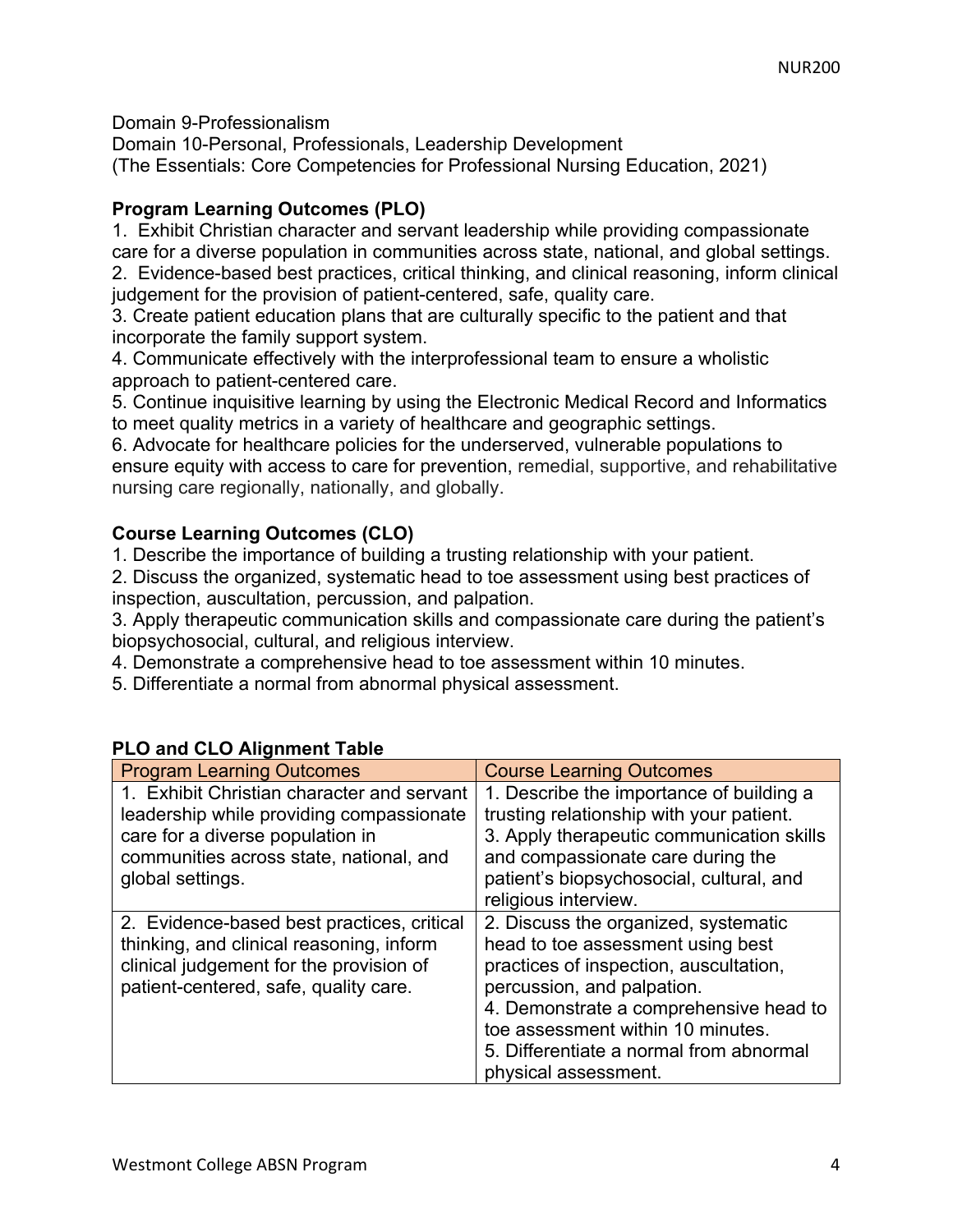| 3. Create patient education plans that are<br>culturally specific to the patient and that<br>incorporate the family support system.                                                                                                             | N/A |
|-------------------------------------------------------------------------------------------------------------------------------------------------------------------------------------------------------------------------------------------------|-----|
| 4. Communicate effectively with the<br>interprofessional team to ensure a<br>wholistic approach to patient-centered<br>care.                                                                                                                    | N/A |
| 5. Continue inquisitive learning by using<br>the Electronic Medical Record and<br>Informatics to meet quality metrics in a<br>variety of healthcare and geographic<br>settings.                                                                 | N/A |
| 6. Advocate for healthcare policies for the<br>underserved, vulnerable populations to<br>ensure equity with access to care for<br>prevention, remedial, supportive, and<br>rehabilitative nursing care regionally,<br>nationally, and globally. | N/A |

# **Required Textbooks**

|                                   | Author               | <b>Publisher</b>                                                                   | ISBN#          |
|-----------------------------------|----------------------|------------------------------------------------------------------------------------|----------------|
| <b>Title</b>                      |                      |                                                                                    |                |
| <b>Essential Health</b>           | Janice Thompson      | F. A. Davis                                                                        | 9-780803627888 |
| Assessment                        |                      | 2018                                                                               |                |
| <b>Fundamentals of</b>            | Patricia A. Potter & | <b>Elsevier</b>                                                                    | 9-780323677721 |
| Nursing, (10 <sup>th</sup> ed.)   | Anne G. Perry        |                                                                                    |                |
| Gerontologic                      | Sue E. Meiner &      | <b>Elsevier</b>                                                                    | 9-780323498111 |
| Nursing (6 <sup>th</sup> ed.)     | Jennifer J. Yeager   |                                                                                    |                |
| <b>Clinical Nursing</b>           | Perry & Potter       | <b>Elsevier</b>                                                                    | 9-780323400695 |
| <b>Skills &amp; Techniques</b>    |                      |                                                                                    |                |
| <b>Clinical Nursing</b>           | Perry & Potter       | Elsevier                                                                           | 9-780323182387 |
| <b>Skills &amp; Techniques</b>    |                      |                                                                                    |                |
| (Skills Checklists)               |                      |                                                                                    |                |
|                                   |                      | Nursing Diagnosis textbook of your choice (can be a bundled application on smart   |                |
| phone)                            |                      |                                                                                    |                |
|                                   |                      | Nursing Drug textbook of your choice (can be a bundled application on smart phone) |                |
| <b>Publication Manual</b>         | American             | American                                                                           | 978-143383216  |
| of the American                   | Psychological        | Psychological                                                                      |                |
| Psychological                     | Association          | Association                                                                        |                |
| Association (7 <sup>th</sup> ed.) |                      |                                                                                    |                |

# **Suggested Resources**

- **1.** Articles
- **2.** Position Papers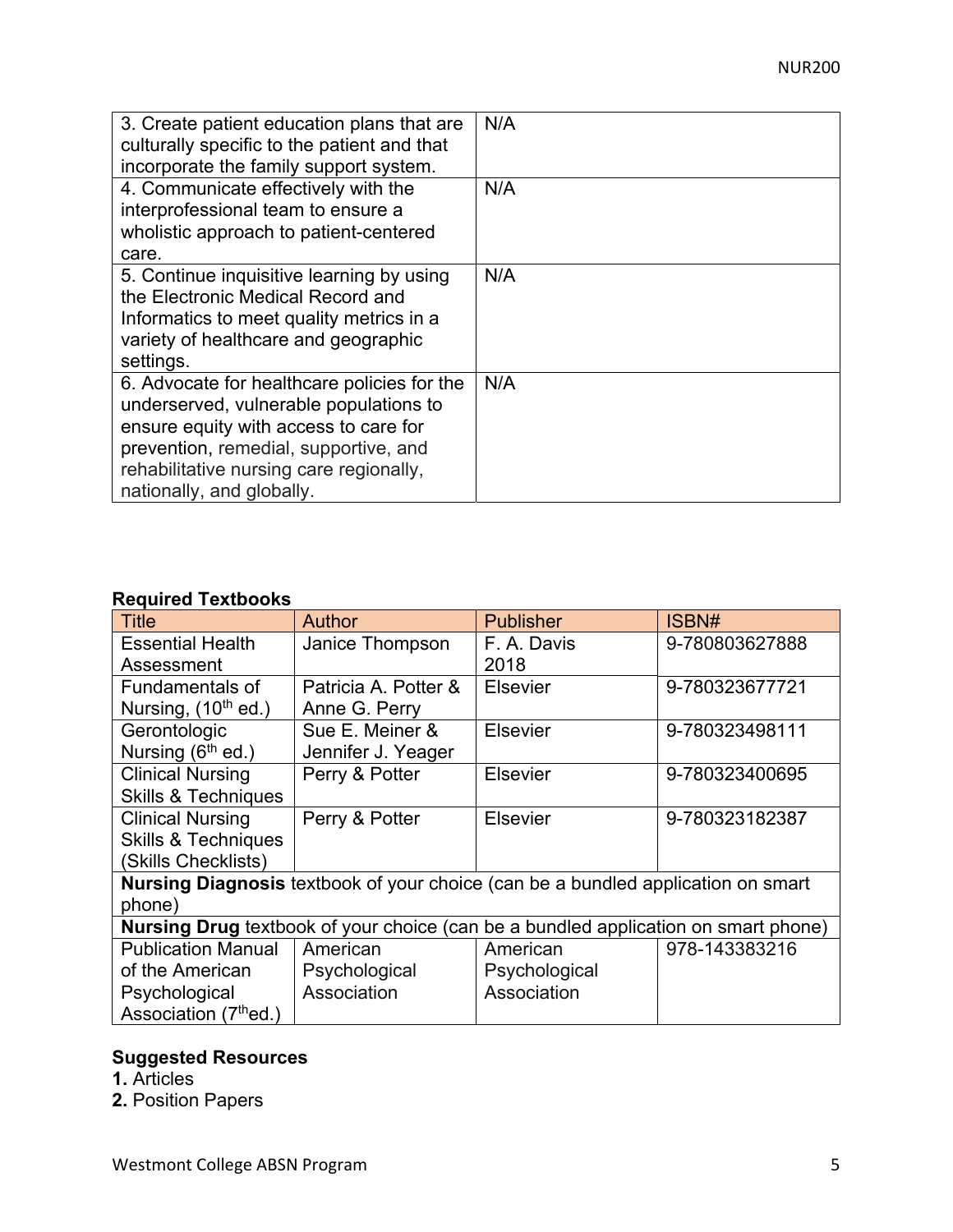## **3.** Healthcare Policies

**4.** Westmont College Library and online databases (EBSCO, ProQuest, ERIC, CINALH)

# **Assessment of CLOs (Assignments, quizzes, exams)**

The assessments used in this course to measure your learning and meeting the content objectives and course learning outcomes will include class participation, quizzes, exams using NCLEX style questions, and a signature assessment (comprehensive assessment or exam).

| <b>Course Learning Outcomes</b>       | <b>Instructional activity</b> | Assessment                 |
|---------------------------------------|-------------------------------|----------------------------|
| 1. Describe the importance of         | Lecture, class                | Quiz, comprehensive        |
| building a trusting relationship      | discussion, shared            | exam, individual and group |
| with your patient.                    | experiences, simulation       | presentations              |
| 2. Discuss the organized,             | Lecture, class                | Competency evaluation in   |
| systematic head to toe                | discussion, skills lab        | skills or simulation lab   |
| assessment using best                 | and simulation                |                            |
| practices of inspection,              |                               |                            |
| auscultation, percussion, and         |                               |                            |
| palpation.                            |                               |                            |
| 3. Apply therapeutic                  | Lecture, class                | Quiz, comprehensive        |
| communication skills and              | discussion, shared            | exam, competency           |
| compassionate care during the         | experiences,                  | evaluation in skills or    |
| patient's biopsychosocial,            | scaffolding case              | simulation lab.            |
| cultural, and religious               | studies, simulation           |                            |
| interview.                            |                               |                            |
| 4. Demonstrate a                      | Practice in the skills lab    | Competency evaluation in   |
| comprehensive head to toe             | on lab partner                | skills or simulation lab.  |
| assessment within 10 minutes.         |                               |                            |
| <b>5.</b> Differentiate a normal from | Lecture, class                | Written assignment         |
| abnormal physical                     | discussion, shared            |                            |
| assessment.                           | experiences,                  |                            |
|                                       | scaffolding case              |                            |
|                                       | studies, simulation           |                            |

| Class participation                           | $=$ P/NC                         |
|-----------------------------------------------|----------------------------------|
| Weekly quizzes $8 \times 10$ pts each = 80pts |                                  |
| <b>Exams</b>                                  | $2 \times 100$ pts each = 200pts |
| <b>Cultural Diversity paper</b>               | $= 100pts$                       |
| <b>Comprehensive Final Exam</b>               | $= 100 \text{pts}$               |
|                                               | Total = $480$ pts                |

\*Student must have 75% in course and lab to progress

#### **II. Course Policies**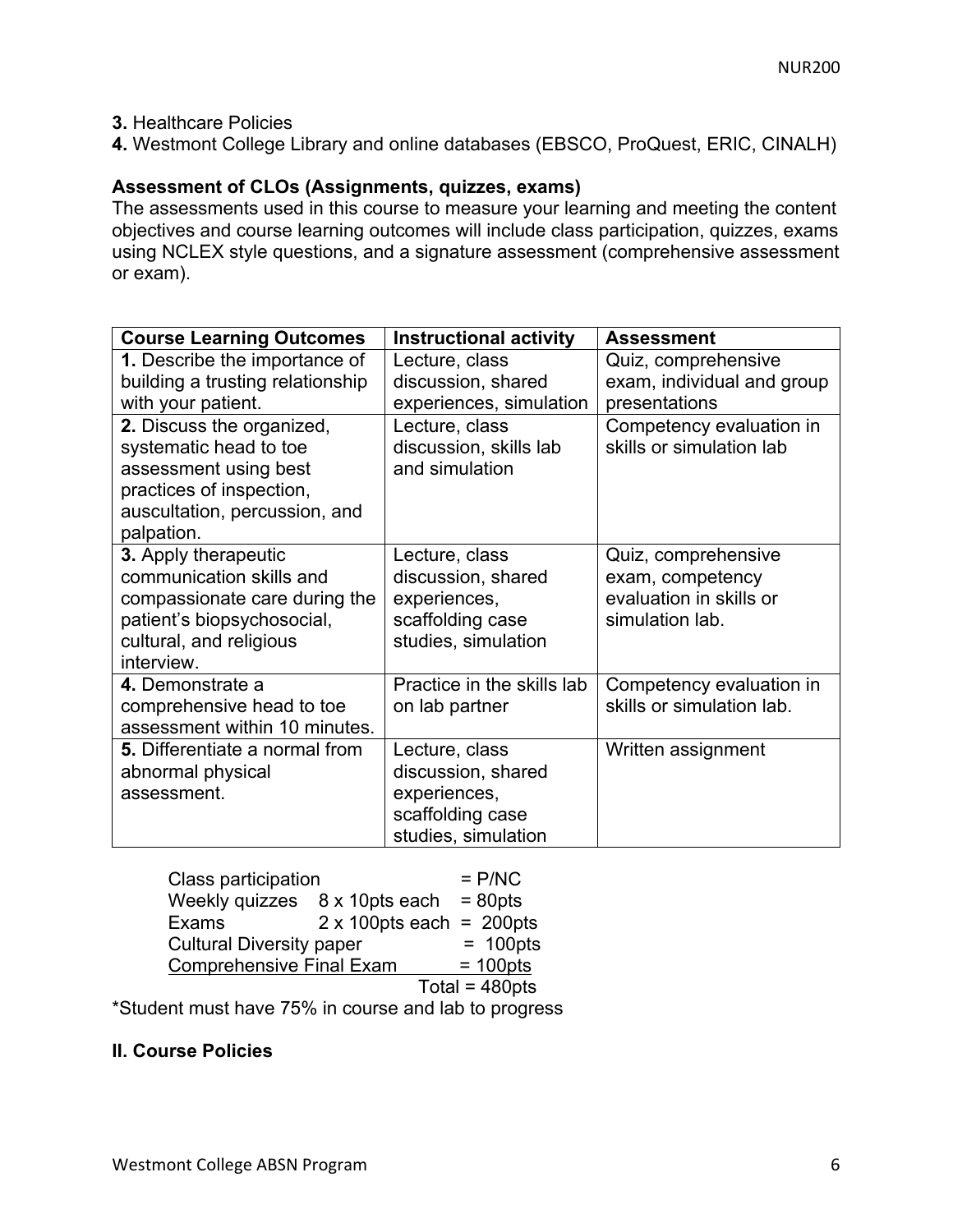# **Grading**

Grade points per unit of credit are assigned on the following scale:

A 4 grade points

A- 3.7 grade points

B+ 3.3 grade points

B 3.0 grade points

B- 2.7 grade points

C+ 2.3 grade points

C 2.0 grade points

C- 1.7 grade points

D+ 1.3 grade points

D 1.0 grade points

D- 0.7 grade points

P (At least D-) No grade points assigned. Not computed in the grade point average. F 0 grade points

NC (F) No grade points assigned. Not computed in the grade point average. W No grade points assigned. Not computed in grade point average.

WF No grade points assigned. Not computed in grade point average.

WP No grade points assigned. Not computed in grade point average.

WX No grade points assigned. Not computed in grade point average.

Westmont does not compute the units and grades students earned at other colleges in its grade average. (Exception: Courses and grades taken as part of a Westmont offcampus program are posted on the Westmont transcript and will be calculated in the Westmont GPA.)

Apart from the exceptions identified below, all courses at Westmont are graded using a letter scale (A, B, C, D, F).

Instructor Initiated Exceptions:

1. For pedagogical reasons, an instructor may elect to use P/NC grade reporting in any class not approved for GE credit. It is assumed that the same gradereporting

system will be applied to the entire class.

- 2. With the approval of the General Education Committee, P/NC grade reporting may be used in appropriate, GE-approved courses.
- 3. When P/NC grade reporting is used, the syllabus must reflect this fact. In addition, departments are encouraged to include a notice in the catalog that the course may use P/NC grading.

# **Office of Disability Services**

Students who have been diagnosed with a disability are strongly encouraged to contact the Office of Disability Services as early as possible to discuss appropriate accommodations for this course. Formal accommodations will only be granted for students whose disabilities have been verified by the Office of Disability Services. These accommodations may be necessary to ensure your equal access to this course.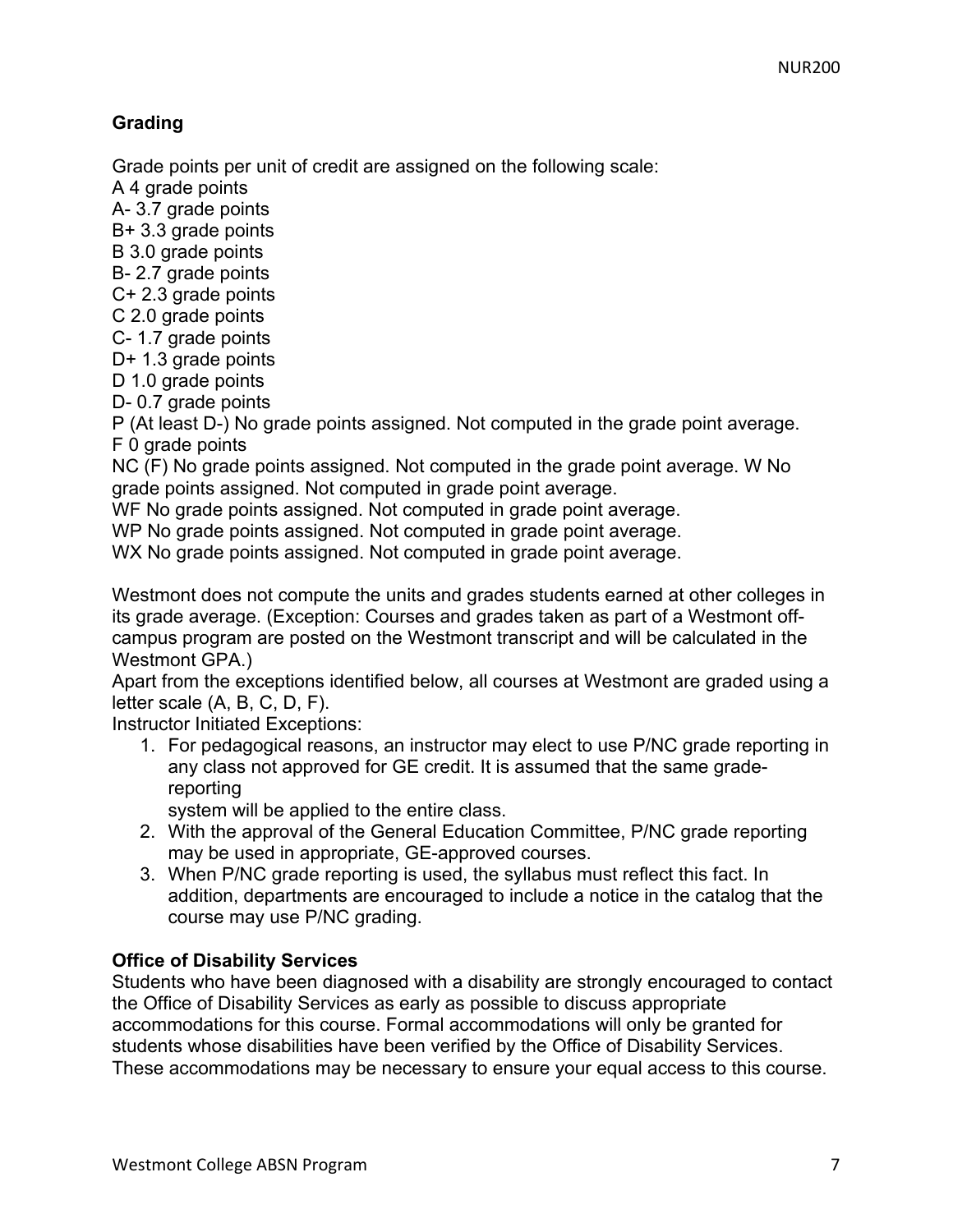Please contact Sheri Noble, Director of Disability Services. (310A Voskuyl Library, 565- 6186, snoble@westmont.edu) or visit the website for more information: http://www.westmont.edu/\_offices/disability

#### **Dress Code**

Comfortable, non-binding clothing

#### **Academic Integrity**

When students join our college community, they are expected, as apprentice scholars, to search for truth with integrity and accuracy. This quest requires humility about our abilities, respect for the ideas of others, and originality in our thinking. Since Westmont is a Christian community, the integrity of our scholarship is rooted in the integrity of our faith. We seek to be followers of Christ in the classroom, in the library, and at the privacy of our computers. Violations of academic integrity are a serious breach of trust within the Westmont community because they violate the regard for truth essential to genuine learning and Christian consistency. Such deception also hurts those students who do their work with integrity. Violations of Academic Integrity may consist of cheating (the use of unauthorized sources of information on an examination or other assignment), falsification (misrepresentation of facts in any academic project or obligation) or plagiarism (the use of someone else's words or ideas without giving proper credit). Faculty and students should operate in an environment of mutual trust and respect. Faculty will expect students to act in ways consistent with academic integrity. However, for both scholarly and spiritual reasons, cheating, falsification, plagiarism and all other violations of academic integrity will not be tolerated in the Westmont community. Please familiarize yourself with the entire Westmont College Academic Integrity Policy. This document defines different violations of academic integrity and their consequences. It also contains very helpful information on strategies to recognize violations of academic integrity before they occur. Dishonesty in the clinical setting, will not be tolerated and students will be removed followed by program suspension or termination.

#### **Technology in the Classroom**

Laptops, tablets, and smart phones can be used in the classroom with the permission of the faculty. The use of smart phones in the clinical setting will depend on each clinical setting's rules. Smart phones in the clinical setting can be used for clinical related resources (drug book, Tabers, calculation, etc). Recording lectures is also at the discretion of the faulty and permission must be granted.

#### **Emergencies**

In the event that an emergency occurs during instruction, it is important to be familiar with the practices in place for the classroom. Please review the document at https://integready.app.box.com/AnticipatingInClass and direct any questions or concerns to the Office of Institutional Resilience.

#### **III. Weekly course schedule**

1. Essentials of Health Assessment (Thompson)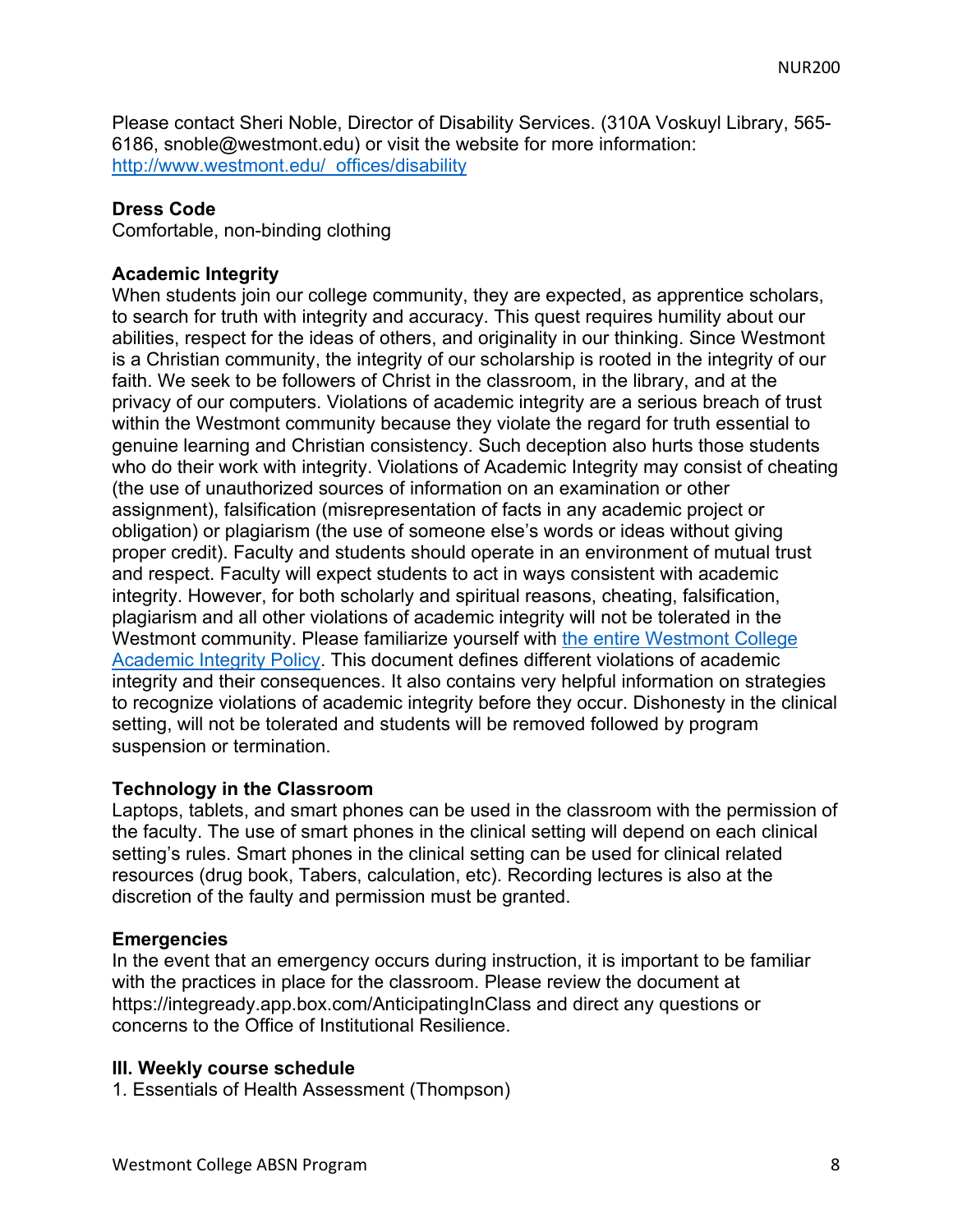- 2. Fundamentals of Nursing Practice (P&P)
- 3. Gerontologic Nursing (Meiner)
- 4. Clinical Nursing Skills & Techniques (Potter)

## **\*Subject to change at any time, you will be notified of any changes**

| <b>Week</b> | <b>Content</b>                     | <b>Reading</b> | <b>Activities and assignments</b>             | <b>Outcome</b>     |
|-------------|------------------------------------|----------------|-----------------------------------------------|--------------------|
|             | <b>Objectives</b>                  |                |                                               | <b>Measurement</b> |
| 1           | Orientation to                     | Thompson       | Lecture, class discussion                     | N/A                |
|             | class/lab                          | Ch. 1-3        |                                               |                    |
|             |                                    |                | Online activity: Have students visit          |                    |
|             | <b>Understanding the</b>           | P&P: Ch.       | www.healthypeople.gov, explore the            |                    |
|             | <b>Health</b>                      | 16 & 30        | website. Click on "How Healthy                |                    |
|             | Assessment,                        |                | People 2030 has changed" Why do               |                    |
|             | Interviewing, and                  | Meiner:        | you think this change was important           |                    |
|             | taking health                      | Ch. 1          | to make?                                      |                    |
|             | history                            |                |                                               |                    |
|             |                                    |                | <b>Discussion Topic: What are the two</b>     |                    |
|             | 1. Discuss<br>healthcare reform in |                | steps in nursing assessment?                  |                    |
|             | the U.S. today.                    |                | Group activity: Pair with a partner           |                    |
|             | 2. Explore the US                  |                | and practice phase one of the                 |                    |
|             | Dept. of Health and                |                | interview process.                            |                    |
|             | <b>Human Services</b>              |                |                                               |                    |
|             | Healthy People 2020                |                | <b>Activity: Provide students with a list</b> |                    |
|             | initiative.                        |                | of mixed subjective and objective             |                    |
|             | 3. Identify the five               |                | data and have students sort them              |                    |
|             | steps of the Nursing               |                | into columns by type. Discuss their           |                    |
|             | Process.                           |                | answers as a group.                           |                    |
|             | 4. Describe the                    |                |                                               |                    |
|             | components and                     |                | Lab:                                          |                    |
|             | barriers of                        |                | <b>Small Group Activity: Divide</b>           |                    |
|             | therapeutic                        |                | students into small groups to practice        |                    |
|             | communication.                     |                | communication and observational               |                    |
|             | 5. Discuss the                     |                | skills on each other. Discuss any             |                    |
|             | purpose of a                       |                | techniques the students had                   |                    |
|             | physical                           |                | problems performing.                          |                    |
|             | assessment.<br>6. Discuss how      |                |                                               |                    |
|             | cultural diversity                 |                |                                               |                    |
|             | influences a nurse's               |                |                                               |                    |
|             | approach to and                    |                |                                               |                    |
|             | findings from a                    |                |                                               |                    |
|             | health assessment.                 |                |                                               |                    |
|             | 7. List techniques for             |                |                                               |                    |
|             | preparing a patient                |                |                                               |                    |
|             | physically and                     |                |                                               |                    |
|             | psychologically                    |                |                                               |                    |
|             | before and during an               |                |                                               |                    |
|             | examination.                       |                |                                               |                    |
|             | 8. Identify the unique             |                |                                               |                    |
|             | needs of patients                  |                |                                               |                    |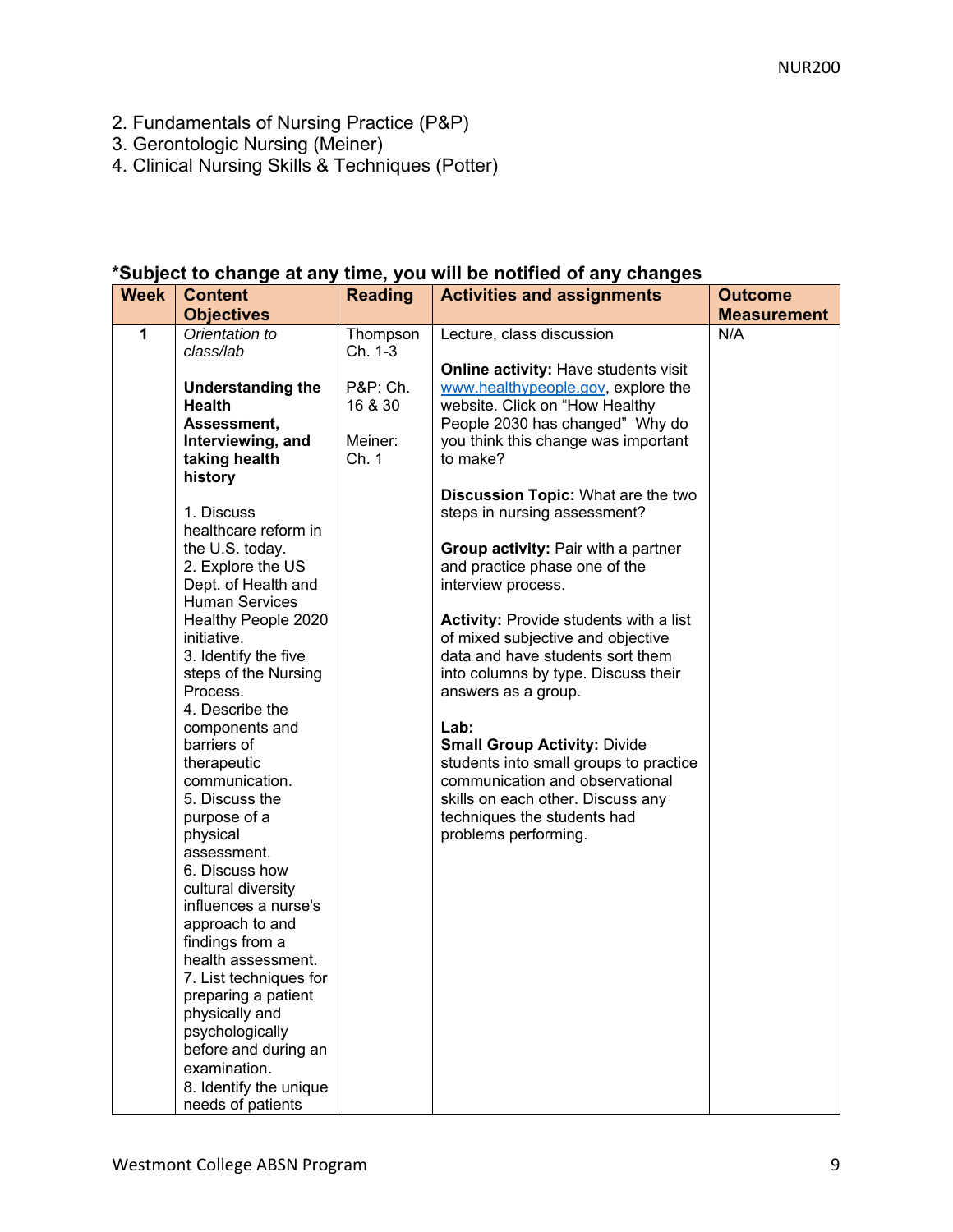| $\overline{2}$ | who are hearing,<br>and visually impaired<br>or aphasiac.<br>9. Practice phase<br>one of the interview<br>process with a<br>partner.<br>10. Differentiate<br>between subjective<br>and objective data.<br>11. Discuss the<br>components of the<br>health assessment<br>by describing three<br>types of nursing<br>assessment.<br>12. Identify the<br>importance of the<br>biopsychosocial,<br>religious, and<br>cultural history.<br>13. Explain how to<br>maintain<br>professionalism<br>during history taking.<br><b>Assessing</b><br>nutrition,<br>anthropometric<br>measurements,<br>and assessing the<br>older adult | Thompson:<br>$Ch. 4$ and<br>24<br>Potter: Ch.<br>31 | <b>Discussion Topic: How do</b><br>decreasing calorie needs in older<br>adults make getting nutrients more<br>difficult? What impact does culture<br>have on food intake?                                                                                                                                                                                                                                                                                                                                                                                                                                                                                                           | <b>Quiz 1 on</b><br>Week 1<br>content |
|----------------|---------------------------------------------------------------------------------------------------------------------------------------------------------------------------------------------------------------------------------------------------------------------------------------------------------------------------------------------------------------------------------------------------------------------------------------------------------------------------------------------------------------------------------------------------------------------------------------------------------------------------|-----------------------------------------------------|-------------------------------------------------------------------------------------------------------------------------------------------------------------------------------------------------------------------------------------------------------------------------------------------------------------------------------------------------------------------------------------------------------------------------------------------------------------------------------------------------------------------------------------------------------------------------------------------------------------------------------------------------------------------------------------|---------------------------------------|
|                | 1. Define nutrition<br>including<br>overnutrition and<br>malnutrition.<br>2. Explore the<br>diagnostics used to<br>identify nutritional<br>status.<br>3. Discuss cultural<br>considerations for a<br>nutritional<br>assessment.<br>4. Compute the<br>height, weight, and<br>body mass index of<br>an elderly patient to<br>assess nutritional<br>status.<br>5. Evaluate the<br>social and<br>environmental<br>factors that influence<br>healthcare.                                                                                                                                                                       |                                                     | Large Group Activity: As a class,<br>order take-out or delivered food for a<br>meal from an establishment that has<br>published nutrient values available-<br>without looking at the values and<br>without telling the students the plan.<br>As you and the students are eating,<br>discuss the amounts of nutrients they<br>think they are ingesting (possibly<br>focusing on macronutrients or on one<br>vitamin or mineral, such as calcium or<br>iron) and have them make notes<br>about what foods they ate and what<br>nutrients they think the foods<br>contained. After the meal, access the<br>nutrient values so all can see what<br>the actual nutrient components were. |                                       |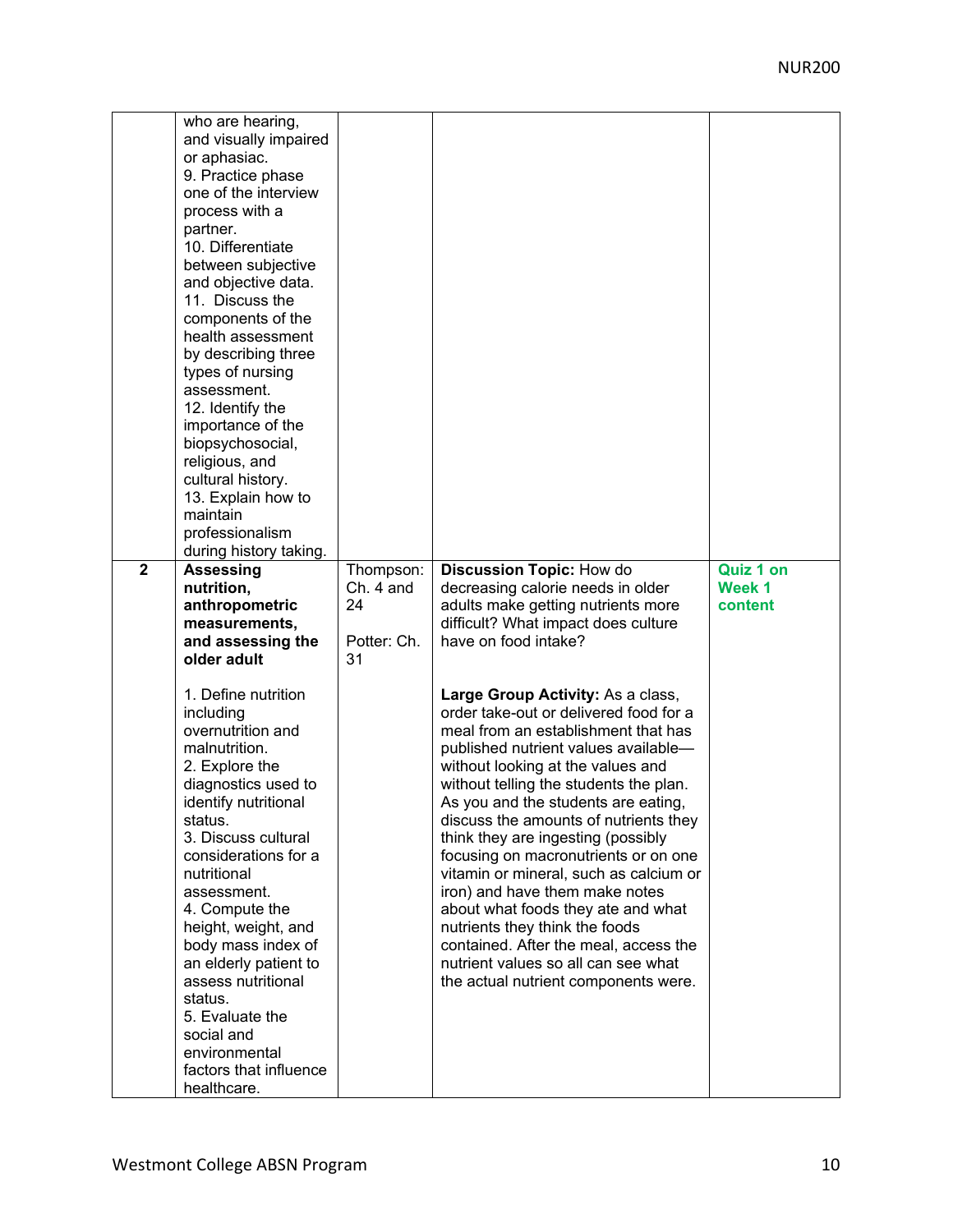| $\overline{3}$ | <b>Assessment</b>                       | Thompson:   | <b>Discussion Topic: What are the</b>                               | Quiz 2 on     |
|----------------|-----------------------------------------|-------------|---------------------------------------------------------------------|---------------|
|                | techniques and                          | Ch. 5, 6 &  | pros and cons of different sites to                                 | <b>Week 2</b> |
|                | vital signs                             | 7           | measure body temperature?                                           | content       |
|                |                                         | P&P: Ch.    |                                                                     |               |
|                | 1. Discuss the rights                   | 29 & 30     | <b>Online Activity: Have students</b>                               |               |
|                | of the patient to have                  |             | research the physiologic mechanisms                                 |               |
|                | informed consent for                    | Potter: Ch. | of fever to answer the following                                    |               |
|                | treatment including                     | 6           | questions: What is the most common                                  |               |
|                | assessment.                             | Skill 6.1   | cause? How is it best prevented in a                                |               |
|                | 2. Identify the steps                   |             | healthcare environment? When is a                                   |               |
|                | of proper hand                          |             | fever dangerous and why?                                            |               |
|                | hygiene and use of                      |             |                                                                     |               |
|                | <b>Personal Protective</b>              |             | 10 minute Small Group Activity:                                     |               |
|                | Equipment (PPE).                        |             | Have students answer these                                          |               |
|                | 3. Explain the                          |             | questions: Why is pain considered to                                |               |
|                | principles and                          |             | be a vital sign? What effect does pain                              |               |
|                | mechanisms of                           |             | have on other vital signs?                                          |               |
|                | thermoregulation.                       |             |                                                                     |               |
|                | 4. Describe factors                     |             | <b>Discussion Topic: What are four</b>                              |               |
|                | that cause variations                   |             | characteristics of the pulse, and what                              |               |
|                | in body temperature,                    |             | do they signify? (Discuss, rate,                                    |               |
|                | pulse, oxygen                           |             | rhythm, strength, and equality.)                                    |               |
|                | saturation,                             |             |                                                                     |               |
|                | respirations,                           |             | <b>Small group activity: Divide</b>                                 |               |
|                | capnography, and                        | Thompson:   | students into groups with diverse                                   |               |
|                | blood pressure                          | Ch. 2 pg.   | students. Ask each student to share                                 |               |
|                | measurement.                            | $15 - 16$   | their values and traditions and how                                 |               |
|                | 5. Accurately record                    |             | they would like to include these in                                 |               |
|                | and report vital sign                   |             | their care if hospitalized.                                         |               |
|                | measurements.                           |             |                                                                     |               |
|                | 6. Discuss how                          |             | Lab:                                                                |               |
|                | cultural diversity                      |             | <b>Small Group Activity: Divide</b>                                 |               |
|                | influences a nurse's                    |             | students into small groups to practice                              |               |
|                | approach to and                         |             | maintaining a quiet, formal demeanor                                |               |
|                | findings from a                         |             | intended to make patients more                                      |               |
|                | health assessment.                      |             | comfortable. Students should                                        |               |
|                | 7. List techniques                      |             | introduce themselves and explain the                                |               |
|                | for preparing a                         |             | examination process for your                                        |               |
|                | patient physically                      |             | preferred scenario while maintaining                                |               |
|                | and psychologically                     |             | appropriate body language, eye                                      |               |
|                | before and during an                    |             | contact, tone of voice, and                                         |               |
|                | examination.                            |             | professional demeanor. Students<br>who are not participating should |               |
|                | 8. Identify data to<br>collect from the |             | critique those who are.                                             |               |
|                | nursing history                         |             |                                                                     |               |
|                | before an                               |             |                                                                     |               |
|                | examination.                            |             |                                                                     |               |
|                | 9. Discuss how                          |             |                                                                     |               |
|                | cultural diversity                      |             |                                                                     |               |
|                | influences a nurse's                    |             |                                                                     |               |
|                | approach to and                         |             |                                                                     |               |
|                | findings from a                         |             |                                                                     |               |
|                | health assessment.                      |             |                                                                     |               |
|                | 10. Discuss                             |             |                                                                     |               |
|                | developmental                           |             |                                                                     |               |
|                | considerations.                         |             |                                                                     |               |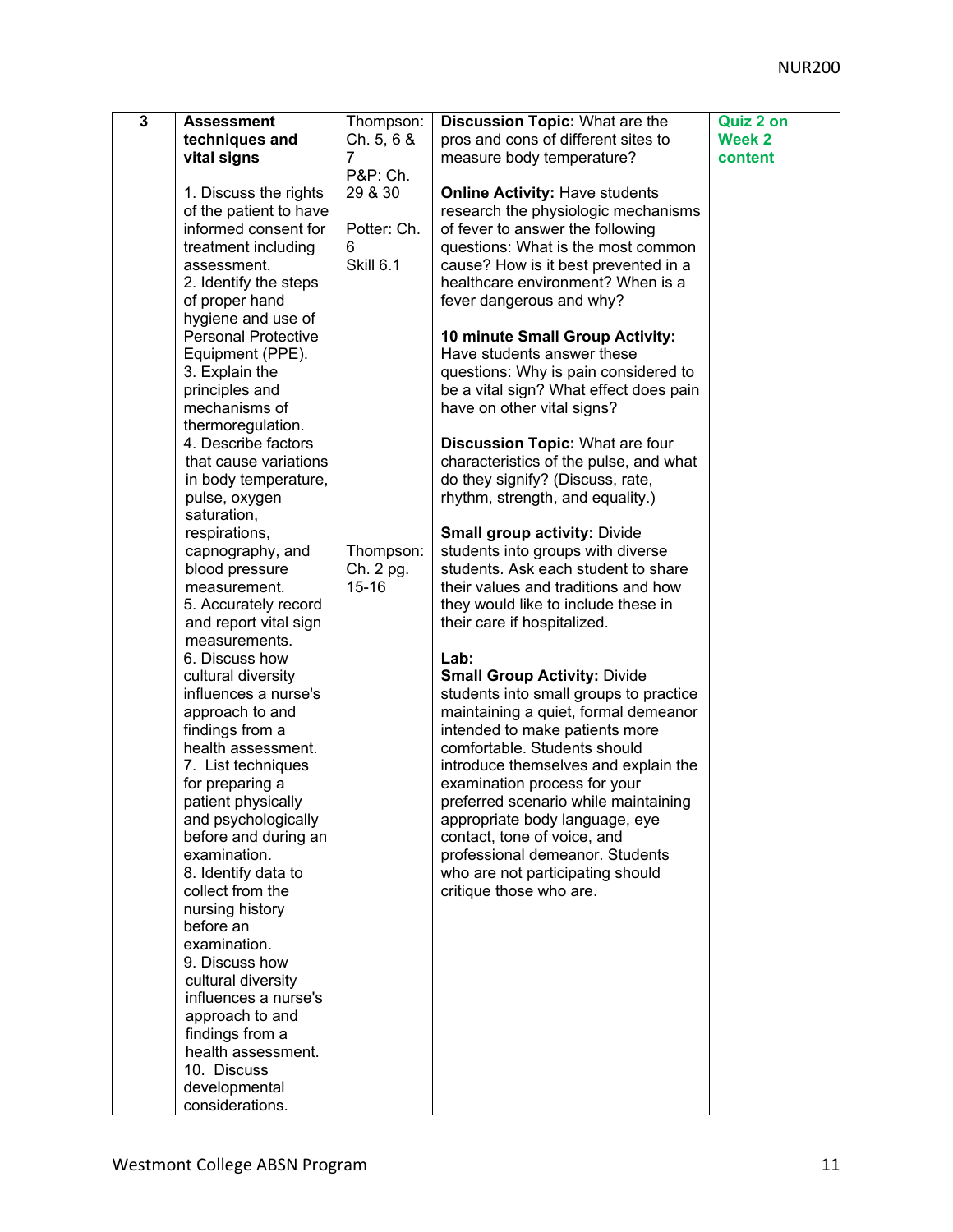|   | Review<br>communication<br>techniques for                                                                                                                                                                                                                                                                                                                                                                                                                                                                                                                         |                                                                |                                                                                                                                                                                                                                                                                                                                                                                                                                                                                                                                                                                                                               |                                           |
|---|-------------------------------------------------------------------------------------------------------------------------------------------------------------------------------------------------------------------------------------------------------------------------------------------------------------------------------------------------------------------------------------------------------------------------------------------------------------------------------------------------------------------------------------------------------------------|----------------------------------------------------------------|-------------------------------------------------------------------------------------------------------------------------------------------------------------------------------------------------------------------------------------------------------------------------------------------------------------------------------------------------------------------------------------------------------------------------------------------------------------------------------------------------------------------------------------------------------------------------------------------------------------------------------|-------------------------------------------|
| 4 | different age groups.<br><b>Assessing the</b><br>head, neck, and<br>Integumentary<br><b>System</b><br>1. Identify the<br>purpose of the<br>physical<br>examination.<br>2. List techniques for<br>preparing a patient<br>physically and<br>psychologically<br>before and during an<br>examination.<br>3. Demonstrate the<br>techniques used with<br>each physical<br>assessment skill.<br>4. Identify normal<br>physical findings in a<br>young, middle-age,<br>and older adult.<br>5. Identify self and<br>preventive<br>screenings and the<br>appropriate age(s) | Thompson:<br>Ch. 8, 9,<br>10, 11<br>Potter: Ch.<br>6 Skill 6.2 | <b>Discussion Topic:</b><br>Have students list places where<br>nurses gather assessment data.<br>(Discuss acute and restorative<br>locations, health fairs, etc.)<br><b>Activity: Demonstrate how to</b><br>perform inspection, palpation,<br>percussion and auscultation.<br><b>Discussion Topics: What</b><br>information can be gained by<br>inspection? What information can be<br>gained by olfaction? Why is<br>palpation usually performed by<br>advanced practice nurses rather<br>than by nurses in daily practice at<br>the bedside?<br>Lab: Demonstration of skill, practice,<br>return demonstration.             | <b>Cultural</b><br><b>Diversity Paper</b> |
|   | for each screening to<br>occur.                                                                                                                                                                                                                                                                                                                                                                                                                                                                                                                                   |                                                                |                                                                                                                                                                                                                                                                                                                                                                                                                                                                                                                                                                                                                               |                                           |
| 5 | <b>Assessing the</b><br><b>Respiratory</b><br><b>System</b><br>1. Define the<br>purpose of the<br>physical<br>examination.<br>2. Explain<br>techniques for<br>preparing a patient<br>physically and<br>psychologically<br>before and during an<br>examination.<br>3. Demonstrate the<br>techniques used with<br>each physical<br>assessment skill.<br>4. Discuss normal<br>physical findings in a<br>young, middle-age,<br>and older adult.<br>5. Discuss self and<br>preventive                                                                                  | Thompson:<br>Ch. 12<br>Potter:<br>Ch.6<br><b>Skill 6.3</b>     | Discussion Topic: What change in<br>physiology for each body system<br>occur with aging that affect normal<br>physical findings?<br><b>Activity: Play a recording of normal</b><br>breath sounds and abnormal breath<br>sounds to give students a basis of<br>comparison for when they listen.<br>Describe the origin of each sound.<br><b>Online Activity: Have students visit</b><br>the American Cancer Society<br>website (www.cancer.org), review<br>information about prevention of skin<br>cancer, and report at least five ways<br>to reduce risk.<br>Lab: Demonstration of skill, practice,<br>return demonstration. | <b>Exam 1 (weeks)</b><br>$1-4)$           |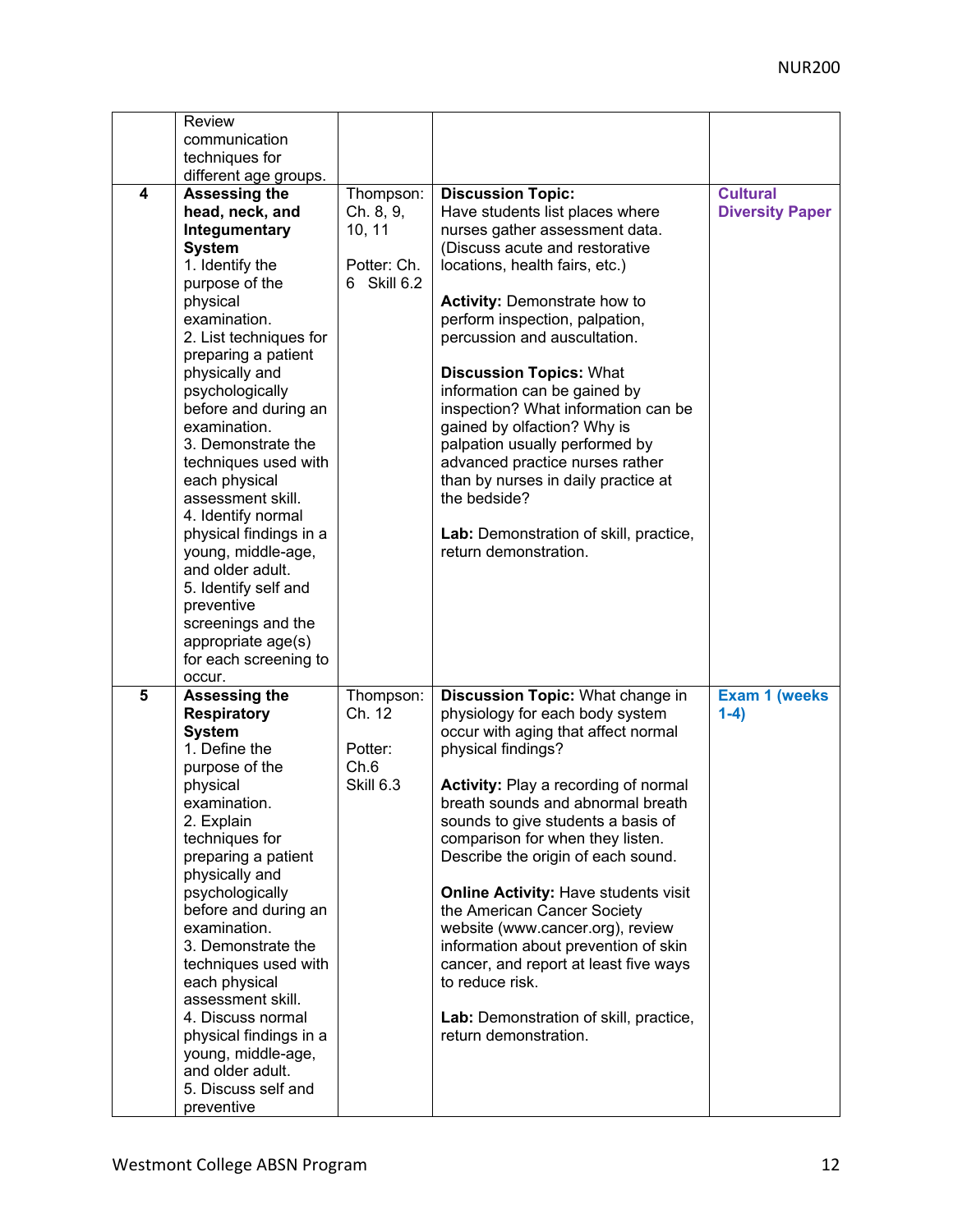|                | screenings and the<br>appropriate age(s)<br>for each screening to<br>occur.                                                                                                                                                                                                                                                                                                                                                                                                                                                                                                                                                          |                                                                       |                                                                                                                                                                                                                                                                                                                                                                                                                                       |                                                |
|----------------|--------------------------------------------------------------------------------------------------------------------------------------------------------------------------------------------------------------------------------------------------------------------------------------------------------------------------------------------------------------------------------------------------------------------------------------------------------------------------------------------------------------------------------------------------------------------------------------------------------------------------------------|-----------------------------------------------------------------------|---------------------------------------------------------------------------------------------------------------------------------------------------------------------------------------------------------------------------------------------------------------------------------------------------------------------------------------------------------------------------------------------------------------------------------------|------------------------------------------------|
| 6              | Assessing the<br>Cardiovascular<br><b>System and the</b><br>peripheral vascular<br>and lymphatic<br>system<br>1. Complete the<br>physical examination<br>including all prior<br>assessments.<br>2. Practice<br>techniques for<br>preparing a patient<br>physically and<br>psychologically<br>before and during an<br>examination.<br>3. Demonstrate the<br>techniques used with<br>each physical<br>assessment skill.<br>4. Interpret normal<br>physical findings in a<br>young, middle-age,<br>and older adult.<br>5. Explain self and<br>preventive<br>screenings and the<br>appropriate age(s)<br>for each screening to<br>occur. | Thompson<br>Ch. 13 &<br>15<br>Potter: Ch.<br>6<br><b>Skill 6.4</b>    | <b>Discussion Topic: Why is it</b><br>important to be culturally aware and<br>avoid stereotyping when performing<br>an examination?<br><b>Activity: Play a recording of normal</b><br>heart sounds and abnormal heart<br>sounds to give students a basis of<br>comparison for when they listen.<br>Describe the origin of each sound.<br>Lab: Demonstration of skill, practice,<br>return demonstration.                              | Quiz 3 on<br><b>Weeks 4 &amp; 5</b><br>content |
| $\overline{7}$ | <b>Assessing the</b><br>Abdomen, Anus,<br>and Rectum<br>1. Analyze the need<br>for the physical<br>examination.<br>2. Categorize<br>techniques for<br>preparing a patient<br>physically and<br>psychologically for<br>an examination to<br>practice time<br>management.<br>3. Demonstrate the<br>techniques used with<br>each physical<br>assessment skill.<br>4. Analyze normal<br>physical findings in a                                                                                                                                                                                                                           | Thompson<br>Ch. 14, 20<br>Potter: Ch.<br>6<br>Skill 6.5,<br>Skill 6.6 | <b>Discussion Topic: What are some</b><br>ways to make the patient less<br>embarrassed and apprehensive<br>about an examination? What should<br>you do if a patient seems<br>uncomfortable or tired during an<br>examination?<br>Discuss the importance of<br>understanding the bowel pattern of<br>each patient and how age, diet, and<br>disease influence them.<br>Lab: Demonstration of skill, practice,<br>return demonstration. | Quiz 4 on<br>Week 6<br>content                 |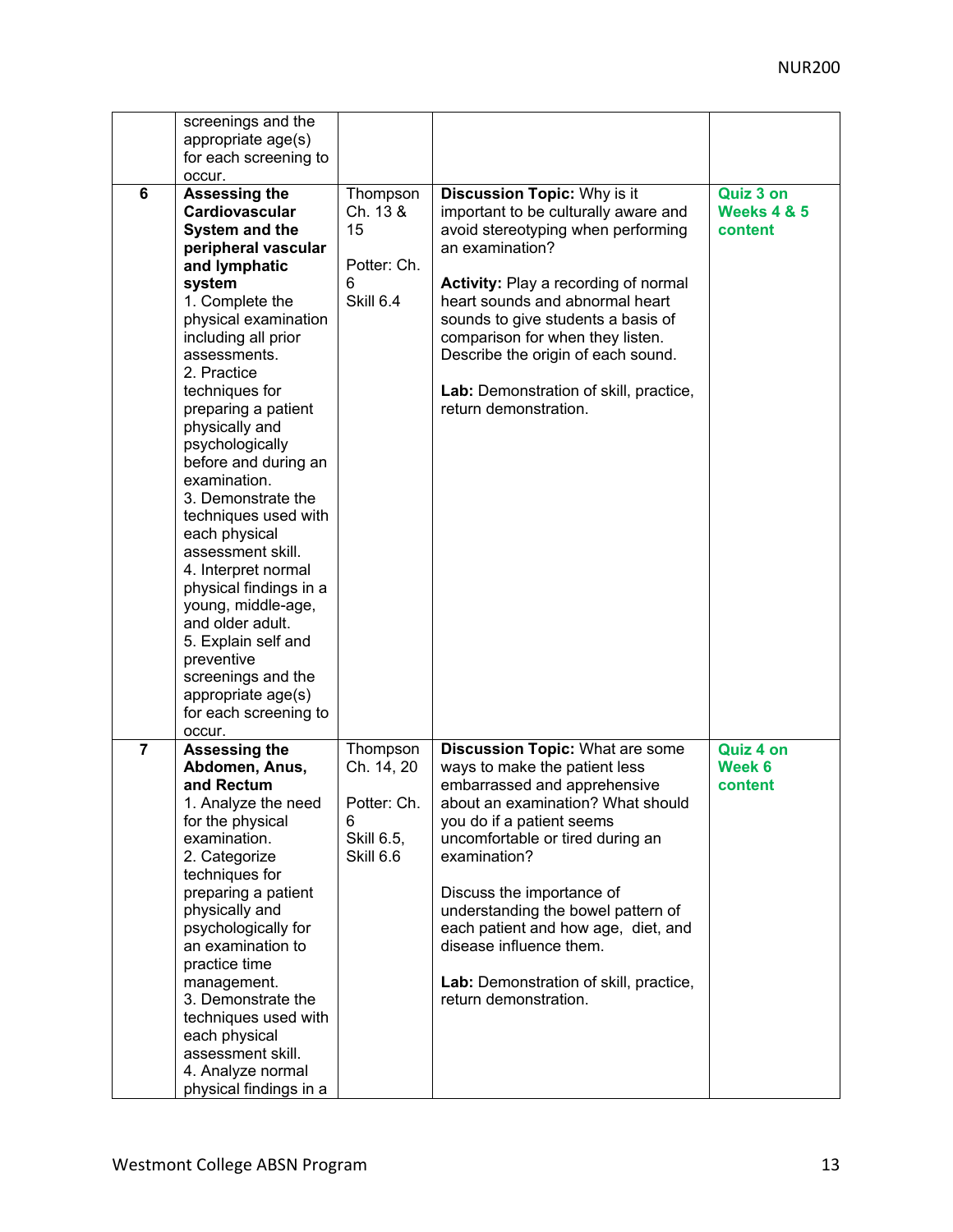|   | young, middle-age,<br>and older adult.<br>5. Question self and<br>preventive<br>screenings and the<br>appropriate age(s)<br>for each screening to<br>occur.                                                                                                                                                                                                                                                                                                                                                                                                  |                                                         |                                                                                                                                                                                                                                                                                                                                                                                                                  |                                |
|---|--------------------------------------------------------------------------------------------------------------------------------------------------------------------------------------------------------------------------------------------------------------------------------------------------------------------------------------------------------------------------------------------------------------------------------------------------------------------------------------------------------------------------------------------------------------|---------------------------------------------------------|------------------------------------------------------------------------------------------------------------------------------------------------------------------------------------------------------------------------------------------------------------------------------------------------------------------------------------------------------------------------------------------------------------------|--------------------------------|
| 8 | <b>Assessing the</b><br><b>Musculoskeletal</b><br><b>System</b><br>1. Create a<br>systematic physical<br>assessment of all<br>systems learned<br>thus far.<br>2. Compose<br>techniques for a<br>examination to<br>ensure a systematic<br>and timely exam.<br>3. Demonstrate the<br>techniques used with<br>each physical<br>assessment skill.<br>4. Evaluate normal<br>physical findings in a<br>young, middle-age,<br>and older adult.<br>5. Evaluate self and<br>preventive<br>screenings and the<br>appropriate age(s)<br>for each screening to<br>occur. | Thompson<br>Ch. 16<br>Potter:<br>Ch.6<br>Skill 6.7      | <b>Discussion Topic: What systems</b><br>that can be observed during routine<br>nursing care?<br><b>Online Activity: Have students</b><br>calculate body mass index on the<br>NIH scale and then try various<br>heights and weights and report their<br>findings:<br>http://www.nhlbi.nih.gov/health/<br>educational/lose wt/BMI/bmicalc.htm.<br>Lab: Demonstration of skill, practice,<br>return demonstration. | Quiz 5 on<br>Week 7<br>content |
| 9 | <b>Assessing the</b><br>Neurological<br>System and the<br>newborn<br>1. Compare the<br>neurological physical<br>assessment of an<br>adult to the newborn.<br>2. Appraise the<br>assessment of the<br>neurological system<br>in the adult and the<br>presence of reflexes<br>in the newborn.<br>3. Demonstrate the<br>techniques used with<br>each physical<br>assessment skill.<br>4. Evaluate normal<br>physical findings in a<br>newborn, young,                                                                                                           | Thompson<br>Ch. 17, 21<br>Potter: Ch.<br>6<br>Skill 6.7 | Discussion Topic: How does a<br>family history of cancer change the<br>screening schedule?<br>Lab: Demonstration of skill, practice,<br>return demonstration.                                                                                                                                                                                                                                                    | <b>Exam 2 (weeks)</b><br>$5-8$ |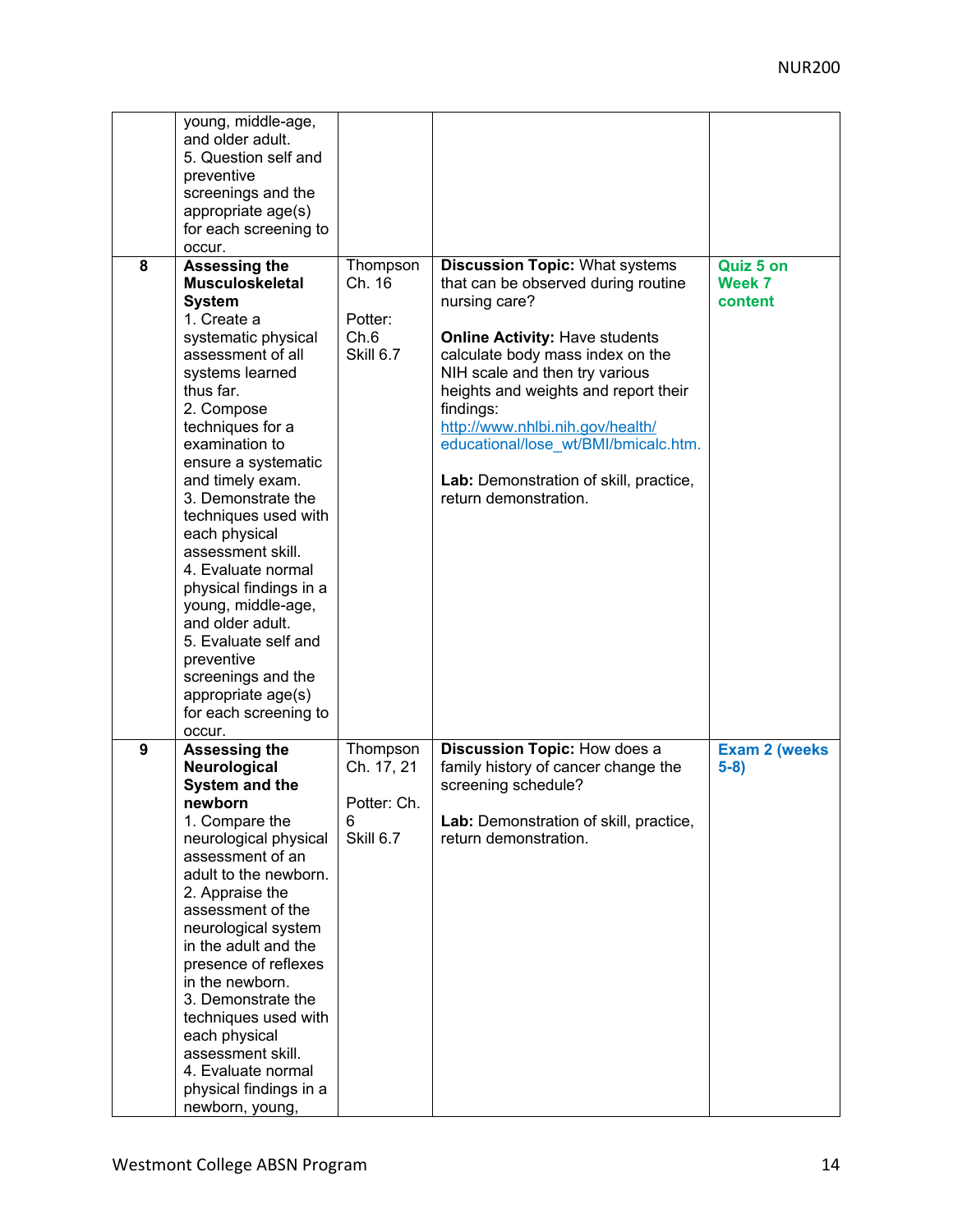|    | middle-age, and<br>older adult.<br>5. Evaluate self and<br>preventive<br>screenings and the<br>appropriate age(s)<br>for each screening to<br>occur.                                                                                                                                                                                                                                                                                                                                                                                                                                                                                       |                              |                                                                                                                                                                                                                                                                                                                                 |                                               |
|----|--------------------------------------------------------------------------------------------------------------------------------------------------------------------------------------------------------------------------------------------------------------------------------------------------------------------------------------------------------------------------------------------------------------------------------------------------------------------------------------------------------------------------------------------------------------------------------------------------------------------------------------------|------------------------------|---------------------------------------------------------------------------------------------------------------------------------------------------------------------------------------------------------------------------------------------------------------------------------------------------------------------------------|-----------------------------------------------|
| 10 | Assessing the<br><b>Male/Female</b><br>breasts and<br>reproductive<br>systems and the<br>pregnant women<br>1. Introduce the<br>importance of patient<br>education into the<br>physical<br>assessment.<br>2. Design techniques<br>before and during a<br>physical and<br>psychological exam<br>to ensure patient<br>privacy and comfort.<br>3. Demonstrate the<br>techniques used with<br>each physical<br>assessment skill.<br>4. Evaluate normal<br>physical findings in a<br>young, middle-age,<br>and older adult.<br>5. Evaluate self and<br>preventive<br>screenings and the<br>appropriate age(s)<br>for each screening to<br>occur. | Thompson<br>Ch.18, 19,<br>23 | <b>Health Promotion Discussion:</b><br>What are the American Cancer<br>Society's recommendations for<br>breast cancer screening? Have<br>students explore the cancer.org<br>website to learn more about the<br>important of mammograms for men<br>and women.<br>Lab: Demonstration of skill, practice,<br>return demonstration. | Quiz 6 on<br><b>Week 8 &amp; 9</b><br>content |
| 11 | <b>Assessing the</b><br>child and<br>adolescent<br>1. Revise the<br>physical assessment<br>to the growth and<br>development of the<br>child and<br>adolescent.<br>2. Differentiate<br>techniques for<br>preparing a patient<br>physically and<br>psychologically<br>exam for different<br>age groups.                                                                                                                                                                                                                                                                                                                                      | Thompson<br>Ch. 22           | Activity: Have students create a<br>patient education handout showing<br>recommended immunizations for<br>children. Students should explain the<br>purpose of each test, how often it<br>should be performed and who to<br>contact to schedule it.<br>Lab: Demonstration of skill, practice,<br>return demonstration.           | <b>Quiz 7 on</b><br>Week 10                   |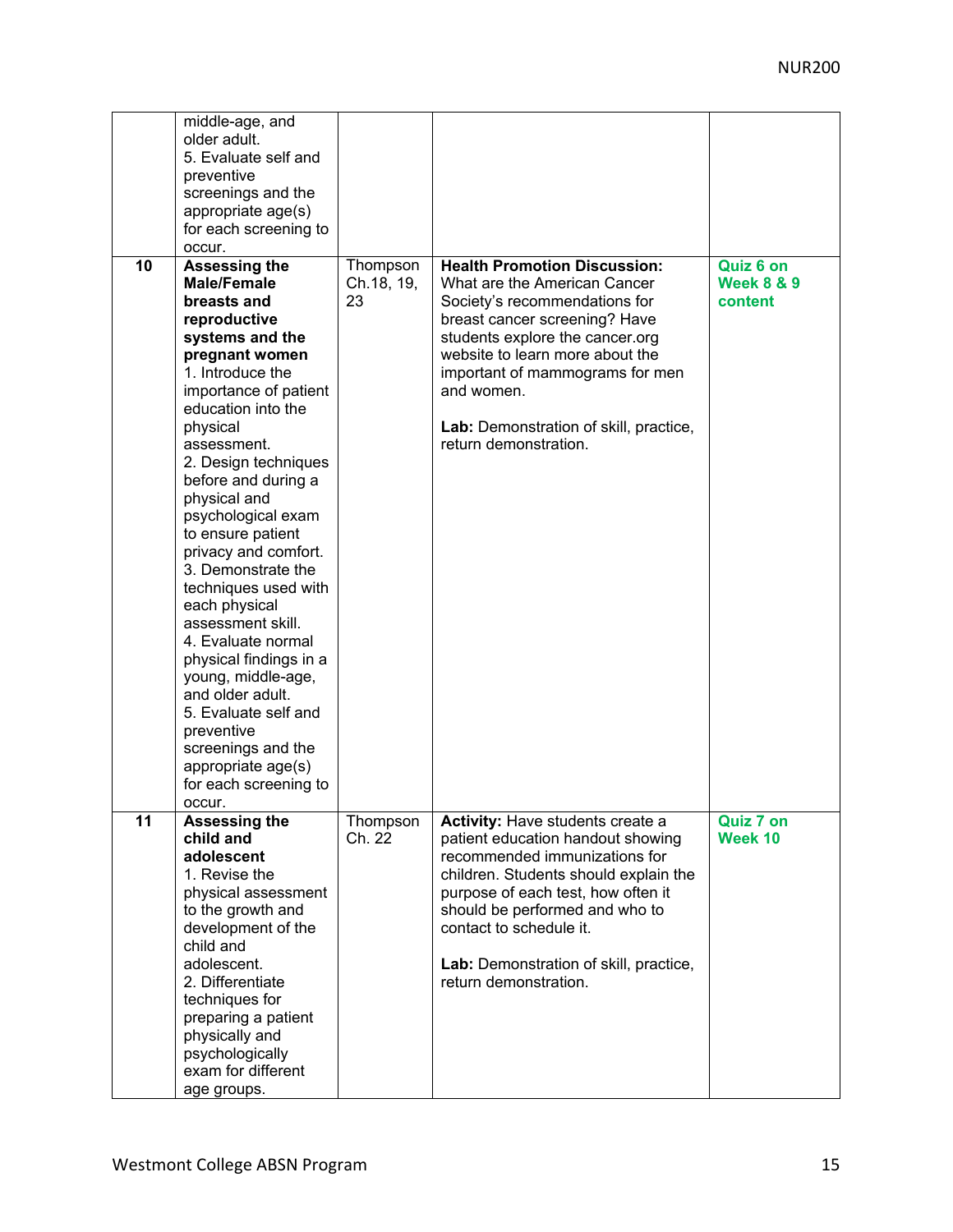|         | 3. Demonstrate the<br>techniques used with<br>each physical<br>assessment skill.<br>4. Evaluate normal<br>physical findings in a<br>young, middle-age, |  |                                      |                  |  |
|---------|--------------------------------------------------------------------------------------------------------------------------------------------------------|--|--------------------------------------|------------------|--|
|         | and older adult.<br>5. Evaluate self and                                                                                                               |  |                                      |                  |  |
|         | preventive                                                                                                                                             |  |                                      |                  |  |
|         | screenings and the                                                                                                                                     |  |                                      |                  |  |
|         | appropriate age(s)                                                                                                                                     |  |                                      |                  |  |
|         | for each screening to<br>OCCUL.                                                                                                                        |  |                                      |                  |  |
| $12 \,$ | <b>Systems review</b>                                                                                                                                  |  | Lab: Refine 10 minutes head to toe   | <b>Quiz 8 on</b> |  |
|         |                                                                                                                                                        |  | exam for final competency check-off. | Week 11          |  |
| 13      | <b>Physical assessment evaluation</b>                                                                                                                  |  |                                      |                  |  |
| 14      | <b>Physical assessment evaluation</b>                                                                                                                  |  |                                      |                  |  |
| 15      | <b>Comprehensive Final Exam Weeks 1-15</b>                                                                                                             |  |                                      |                  |  |
| 16      | <b>Course Wrap Up</b>                                                                                                                                  |  |                                      |                  |  |

# **Grading Rubric Cultural Diversity (100pts)**

Choose three different cultures (one can be your own). Compare and contrast each cultures values and traditions. How would you apply evidence-based, patient-centered, compassionate care to each person from the diverse cultures you have chosen?

|                                                                                                                                           | Levels of achievement                                                                                                                                  |                                                                                                                                                              |                                                                                                                                              |                                                                                                                                        |                    |
|-------------------------------------------------------------------------------------------------------------------------------------------|--------------------------------------------------------------------------------------------------------------------------------------------------------|--------------------------------------------------------------------------------------------------------------------------------------------------------------|----------------------------------------------------------------------------------------------------------------------------------------------|----------------------------------------------------------------------------------------------------------------------------------------|--------------------|
| Criteria                                                                                                                                  | 25 points                                                                                                                                              | 20 points                                                                                                                                                    | 15 points                                                                                                                                    | 0 points                                                                                                                               | Assigned<br>points |
| <b>Identifies three</b><br>different ethnic<br>cultures<br>comparing and<br>contrasting<br>their values<br>and traditions.                | Comprehensive<br>discussion<br>comparing and<br>contrasting<br>three different<br>cultures.                                                            | Well written<br>discussion of<br>three different<br>cultures, omits<br>some of the<br>values and<br>traditions when<br>comparing and<br>contrasting<br>them. | <b>Basic</b><br>discussion of<br>one to three<br>cultures, omits<br>relevant<br>information<br>about values<br>and traditions.               | Identifies one<br>to three<br>different<br>cultures,<br>omits values<br>and traditions.                                                | /25                |
| <b>Defines</b><br>evidence-<br>based practice<br>(EBP) and how<br>it is used to<br>meet the<br>needs and<br>preferences of<br>patients of | <b>Provides</b><br>comprehensive<br>discussion of<br><b>EPB and uses</b><br>examples of<br><b>EBP</b> best<br>practices in<br>meeting the<br>needs and | Describes the<br>basics of EBP,<br>and mentions<br>some of the<br>best practices<br>in meeting the<br>needs and<br>preferences of<br>patients of             | Provides a<br>brief definition<br>of EBP,<br>however omits<br>examples of<br>best practices<br>in meeting the<br>needs and<br>preferences of | <b>Mentions EBP</b><br>but omits<br>definition,<br>best practices<br>or connection<br>to the<br>patient's<br>needs and<br>preferences. | /25                |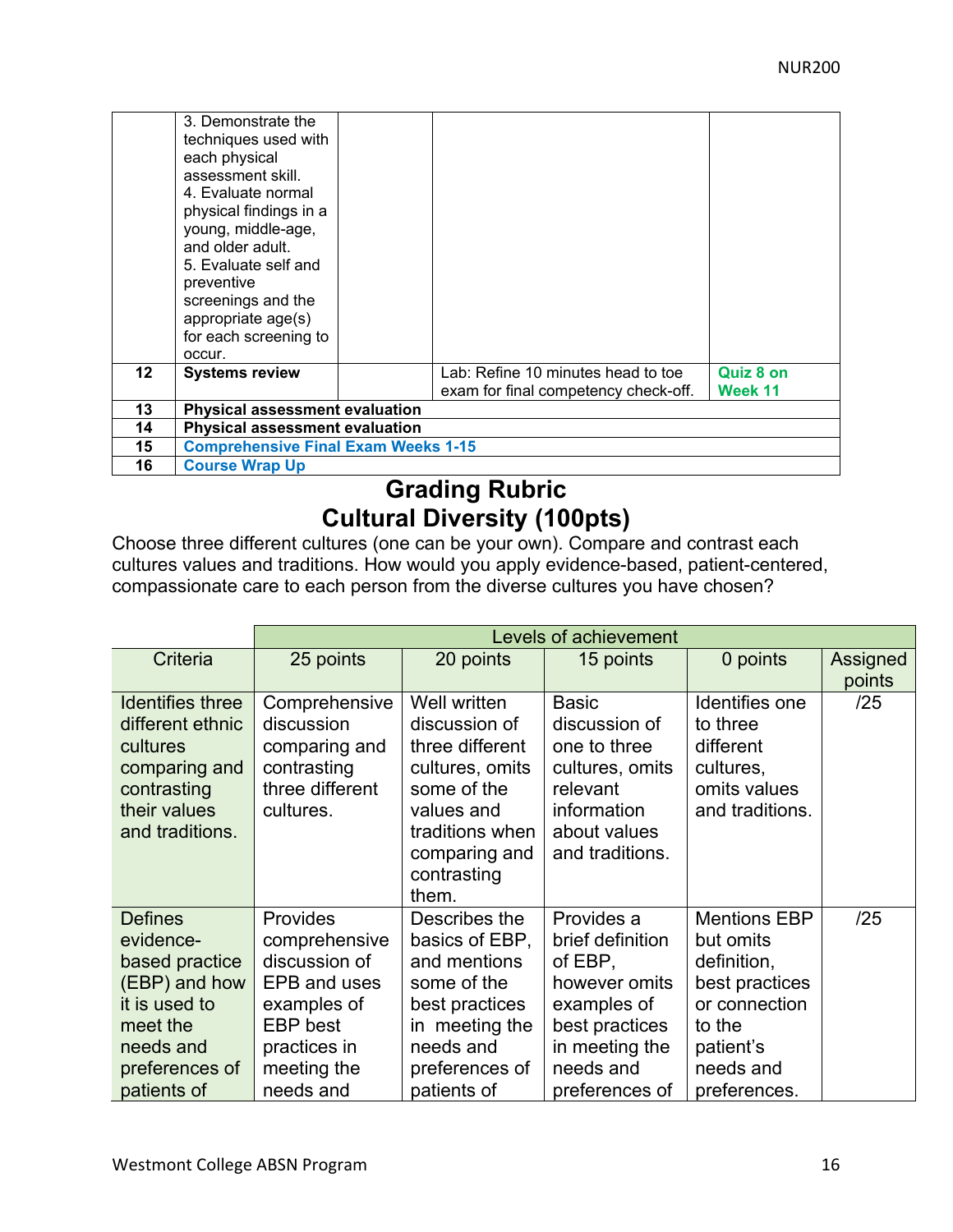| different<br>cultures.                                                                                                                                                                                                                                                             | preferences of<br>patients of<br>different<br>cultures.                                                                                                                                             | different<br>cultures.                                                                                                                                                                                               | patients of<br>different<br>cultures.                                                                                                                                                            |                                                                                                                                                                                                                |     |
|------------------------------------------------------------------------------------------------------------------------------------------------------------------------------------------------------------------------------------------------------------------------------------|-----------------------------------------------------------------------------------------------------------------------------------------------------------------------------------------------------|----------------------------------------------------------------------------------------------------------------------------------------------------------------------------------------------------------------------|--------------------------------------------------------------------------------------------------------------------------------------------------------------------------------------------------|----------------------------------------------------------------------------------------------------------------------------------------------------------------------------------------------------------------|-----|
| Discusses the<br>role of the<br>registered<br>nurse in<br>adjusting<br>patient-<br>centered,<br>compassionate<br>care to<br>patients from<br>different<br>cultures.                                                                                                                | Provides a<br>comprehensive<br>discussion on<br>the role of the<br>registered<br>nurse in<br>adjusting<br>patient-<br>centered,<br>compassionate<br>care to patients<br>from different<br>cultures. | Discusses the<br>role of the<br>registered<br>nurse,<br>however briefly<br>explains how<br>the nurse<br>would adjust<br>patient-<br>centered,<br>compassionate<br>care to<br>patients from<br>different<br>cultures. | Identifies the<br>role of the<br>registered<br>nurse in<br>providing<br>patient-<br>centered,<br>compassionate<br>care but omits<br>adjusting care.                                              | Not enough<br>information<br>written to<br>ascertain<br>knowledge<br>and<br>understanding<br>of this<br>element.                                                                                               | /25 |
| <b>APA</b> format<br>(Introduction,<br>body,<br>conclusion,<br>correct running<br>head and<br>cover page,<br>uses headers<br>for<br>organization,<br>proper<br>grammar and<br>spelling).<br><b>Resources</b><br>used: within 5<br>years,<br>scholarly peer<br>reviewed<br>journals | <b>APA correctly</b><br>used<br>throughout<br>paper. Citations<br>and references<br>are formatted<br>correctly,<br>resources are<br>within 5 years,<br>and from peer<br>reviewed<br>journals.       | Generally<br>acceptable but<br>some minor<br>mistakes. 50%<br>citations and<br>references are<br>formatted<br>correctly,<br>resources are<br>within 5 years<br>and from peer<br>reviewed<br>journals.                | Multiple<br>mistakes in<br>APA format.<br>50% citations<br>and references<br>are formatted<br>correctly,<br>resources,<br>however not<br>within 5 years<br>or from peer<br>reviewed<br>journals. | APA format is<br>not used<br>correctly or at<br>all.<br><b>Citations and</b><br>references<br>are formatted<br>incorrectly,<br>many<br>resources are<br>outdated and<br>not from peer<br>reviewed<br>journals. | /25 |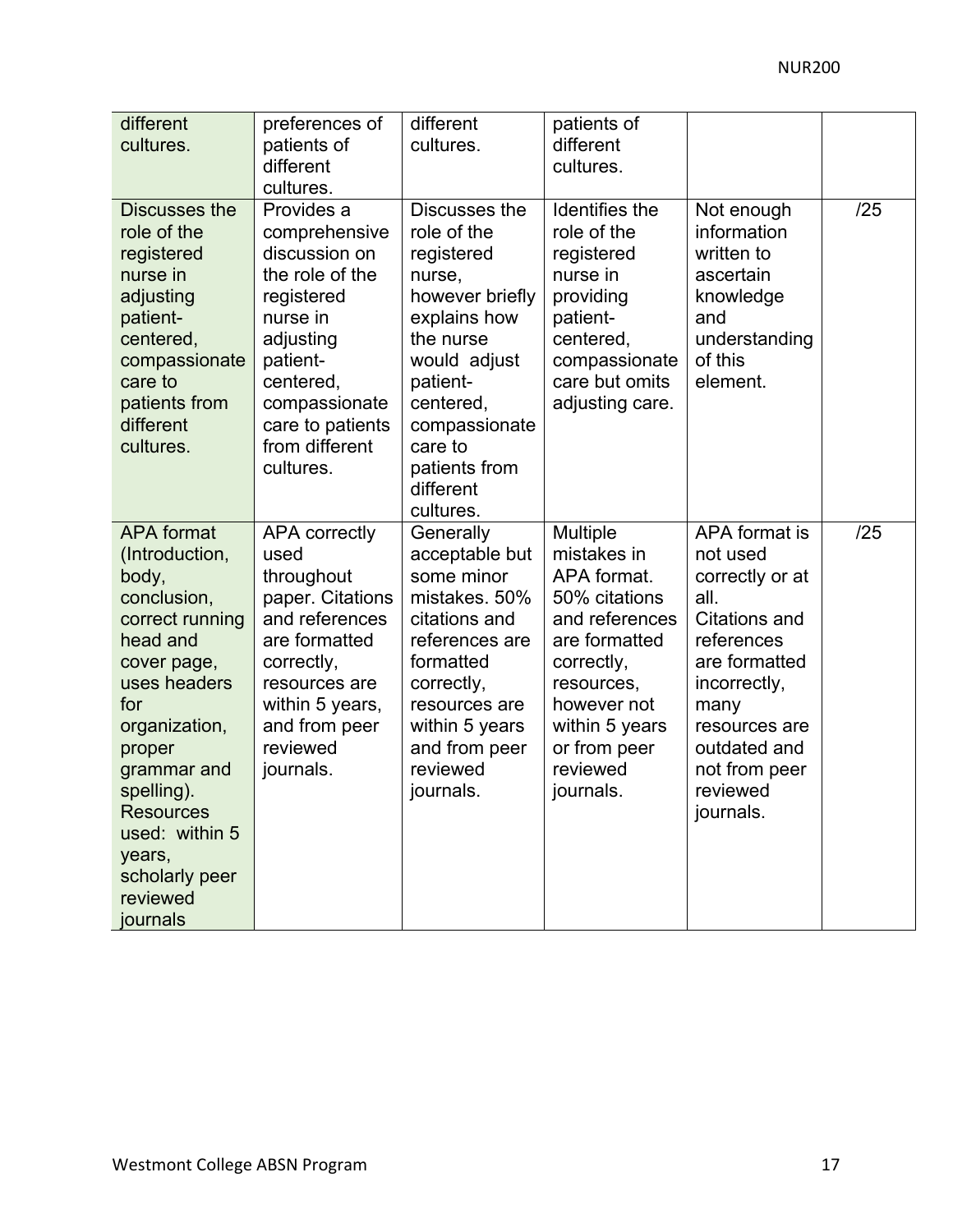## **Clinical Syllabus 45 hours**

Clinical time will be spent in the Skills Lab. Please bring your Nursing Skills Bag and textbooks to each class. Please dress in clinical attire (scrubs, white shoes, hair off collar, name badge, see clinical dress code).

We will be using the skills checklists from the Potter & Perry Clinical Nursing Skills & Techniques Skills Checklist textbook.

| <b>Week</b>             | <b>Demonstration of Skill and practice</b>                                                                                               | <b>Reading Assignment</b><br><b>Bring Potter Skills Checklist</b><br>text and Nursing Bag to Skills<br>Lab |
|-------------------------|------------------------------------------------------------------------------------------------------------------------------------------|------------------------------------------------------------------------------------------------------------|
| 1 and $2$               | Introduction to course                                                                                                                   |                                                                                                            |
| 3                       | Demonstrate the General Survey<br>Practice Skill 6.1 General Survey                                                                      | Pg. 40-42                                                                                                  |
| $\overline{\mathbf{4}}$ | Demonstrate Skill 6.2 Head and Neck<br>Assessment<br>Practice Skill 6.2                                                                  | Pg. 43-45                                                                                                  |
| 5                       | Demonstrate Skill 6.3 Thorax and<br>Lung Assessment<br>Practice Skill 6.3                                                                | Pg. 46-48                                                                                                  |
| 6                       | Demonstrate Skill 6.4 Cardiovascular<br>Assessment<br>Practice Skill 6.4                                                                 | Pg. 49-53                                                                                                  |
| $\overline{7}$          | Demonstration of Skills 6.1, 6.2, 6.3,<br>and 6.4 as continuous assessment<br>Practice Skills 6.1, 6.2, 6.3 and 6.4 as<br>one assessment | Pg. 40-53                                                                                                  |